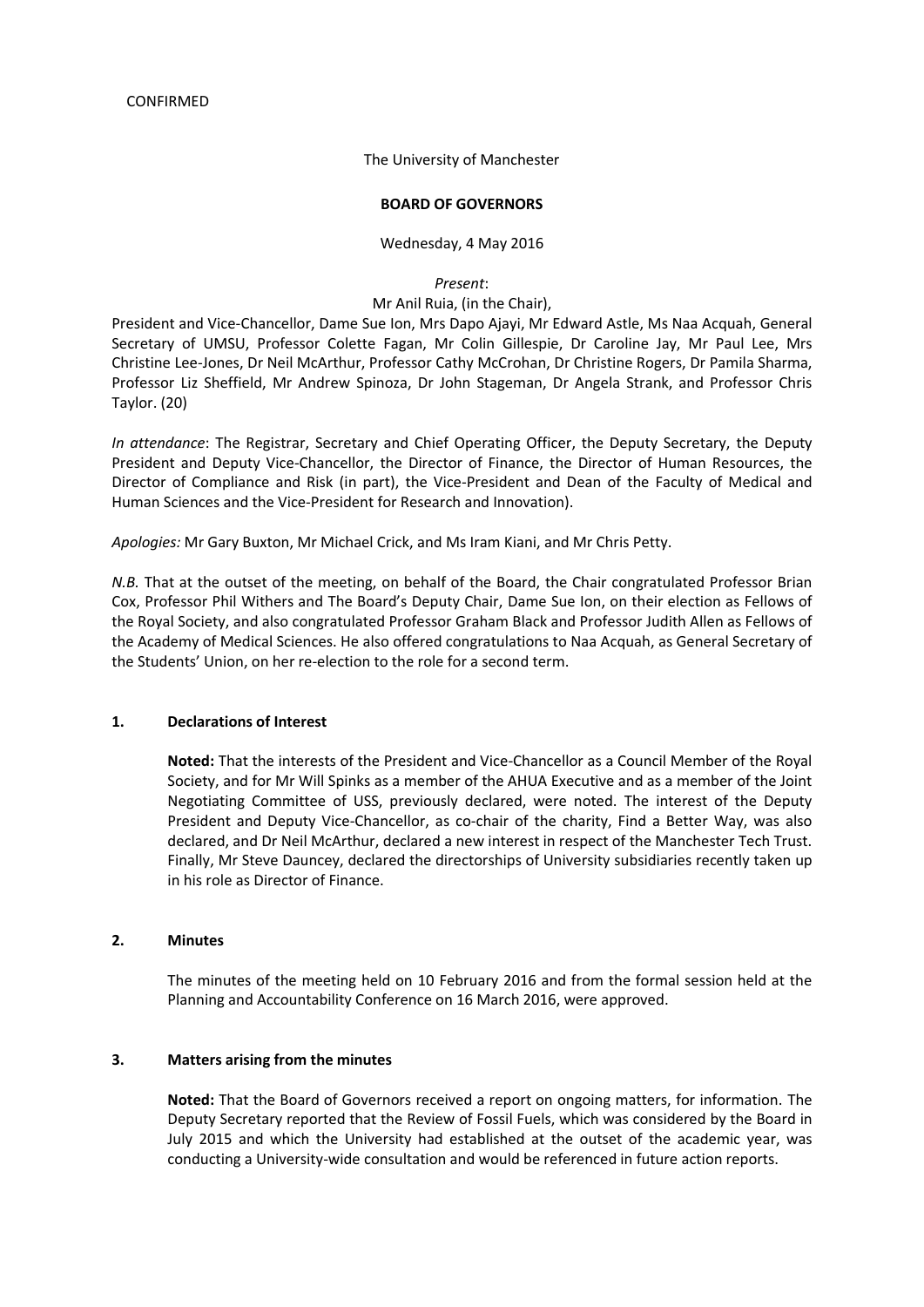### **4. Summary of business**

**Received:** A report prepared by the Deputy Secretary on the main items of business to be considered at the meeting.

**Noted:** That at the last formal meeting in February several Board members commented on the length and complexity of the papers produced to support the meeting. As a consequence, the Deputy Secretary had reviewed the presentation and made several changes. The core papers, for essential reading, were provided separately from supplementary papers, which gave background or context. In addition, the summary papers ahead of each item now sought to provide greater clarity about the content and action required from the Board. The Board welcomed the changes in format and agreed that this provided greater clarity.

# **5. Chair's report**

# **(a) HEFCE Statement on Institutional Risk**

**Received:** The HEFCE Statement on Institutional Risk, produced annually by HEFCE and directed to the institution's governing body.

# **Reported:**

- (1) That the purpose of the letter was to inform the University of HEFCE's assessment of the risk status of the University and any failure to comply with the accountability obligations as set out in the Memorandum of Assurance and Accountability.
- (2) That HEFCE monitor the risk of the institutions they provide funds for and formally share the results of their risk assessment with institutions on an annual basis. These assessments are based on the institutional returns and upon information covering a wide area, including student recruitment and retention, financial performance, audit findings and estates management.
- (3) That only two classifications are employed by HEFCE within this assessment. A small number of institutions are judged "at higher risk" and the majority are considered "not at higher risk". HEFCE"s overall assessment of The University of Manchester is that it is "not at higher risk". In making this assessment they conclude that the University is meeting the accountability obligations set out in the Memorandum of Assurance and Accountability and other associated HEFCE guidance.

# **(b) HEFCE Assurance Review**

- (1) That HEFCE conduct these high-level HEFCE assurance reviews (HARs), in order to focus on institutions' accountability for the public funding they receive. HEFCE discuss with senior managers and members of governing bodies the institution's processes and supporting evidence for the information and assurances that we provide each year.
- (2) That this was their second cycle of HARs, which followed broadly the same pattern as in recent years. The main change is that they no longer explore data returns in detail, because they are subject to direct work by HEFCE's data audit team. However, in view of the changing funding environment and HEFCE's new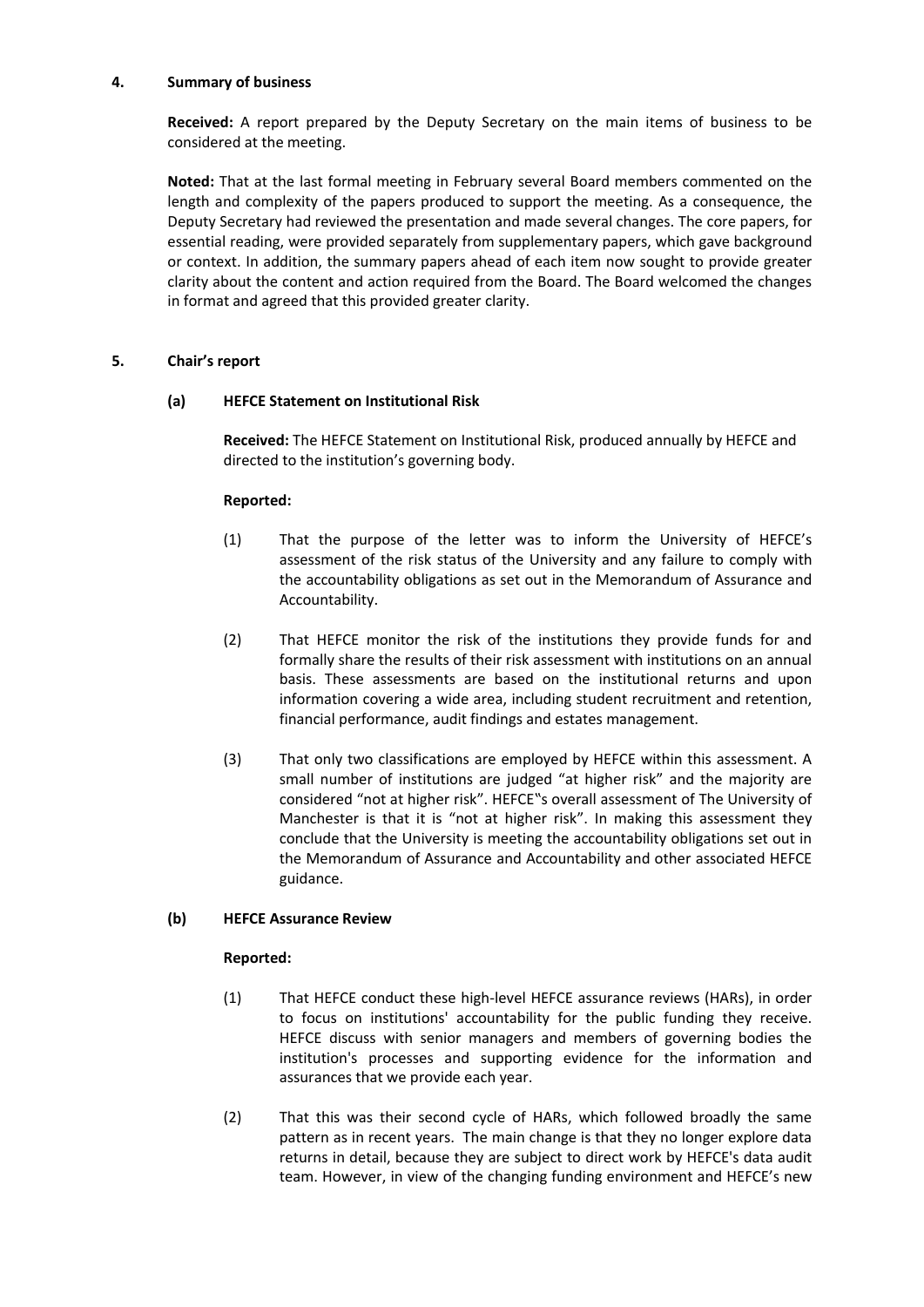responsibility to protect and promote the collective student interest they now explore how these important issues are reflected in governance processes.

- (3) That during the HAR, HEFCE discussed the changing risk environment arising from external economic conditions and government policies, important sectorwide issues such as the quality and management of institutional data, as well as institution-specific governance and accountability arrangements. The emphasis was on the University's processes for ensuring the evidence base for, and quality of, the assurances provided each year to HEFCE.
- (4) That HEFCE's overall conclusion was that they were able to place reliance on the University's accountability information and the final report made only a small number of minor recommendations concerning current arrangements and future reporting. These would be taken forward by the Deputy Secretary and overseen by the Audit Committee.

#### **6. Secretary's report**

#### **(a) Report on Senate Elections**

**Noted:** That following the call for nominations for the elected positions on Senate in February 2016, the following members of the academic and research staff in the faculties below have been elected to the Faculty positions as follows:

**Faculty of Science and Engineering** The following staff will serve as Senate members - Dr Sarah Heath, School of Mechanical, Aerospace and Civil Engineering; Professor Sarah Cartmell, School of Materials (re-appointed); Dr Helen McCormick, School of Materials; Dr Delia Vazquez, School of Materials; Dr Gregory Lane-Serff, School of Mechanical, Aerospace and Civil Engineering. Each will serve from 1 September 2016 to 31 August 2019.

**Faculty of Biology, Medicine and Health** After a ballot of all academic and research staff in the Faculty, the following staff had been elected: Professor Aneez Esmail, Division of Population Health, Health Services Research & Primary Care; Professor Colin Sibley, Division of Developmental Biology and Medicine, Dr Dawn Edge, Division of Psychology & Mental Health; Dr Janine Lamb, Division of Population Health, Health Services Research & Primary Care; Professor Anne White, Division of Diabetes, Endocrinology & Gastroenterology; and Dr Enam el Haque, Division of Medical. Each will serve from 1 September 2016 to 31 August 2019.

**Faculty of Humanities** After a ballot of all academic and research staff in the Faculty, the following staff had been elected: Dr Steven Jones, School of Environment, Education and Development; Dr Ina Berg, School of Arts, Languages and Cultures; and Dr Soumhya Venkatesan, School of Social Science. Each will serve from 1 September 2016 to 31 August 2019. Due to a member of Senate leaving the University part way through their term on Senate, an additional place for a 2 year term has arisen and Professor Mark Elliot, School of Social Sciences will fill this place, from 1 September 2016 to 31 August 2018.

#### **(b) Appointment of the Chair of the Board of Governors**

#### **Reported:**

(1) The appointment of the Chair of the Board of Governors is the responsibility of the Board of Governors. The current Chair, Mr Anil Ruia, will stand down from the Board on 31 August 2016, having served continuously for a period of six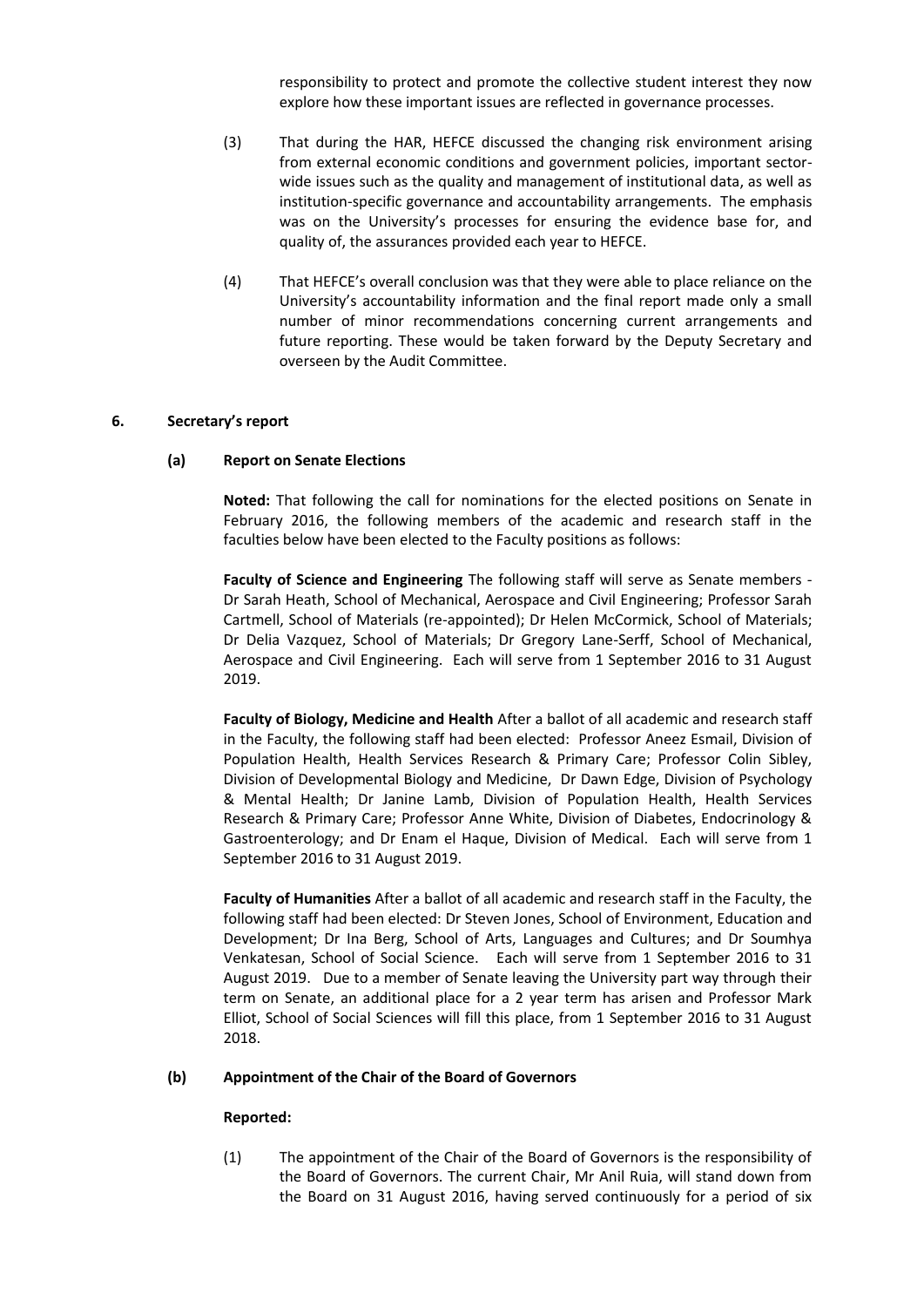years (two terms of three years). Statute II of the University Charter states that the Chair shall be appointed by the Board from among the members of the Board who hold membership in Category 2 (lay members).

- (2) That at the meeting of the Board of Governors on 25 November 2015, the Board agreed that the process of selection for the Chair from 1 September 2016 should begin immediately and recommended that a Search Committee to identify a suitable Chair should be established. At the same time, the Deputy Chair of the Board invited lay members to lodge expressions of interest in the role with the Registrar, Secretary and Chief Operating Officer, ahead of the next Board meeting.
- (3) That the Board agreed that the Search Committee would have the following composition:

Four members of the Board in Category 2 (with one nominated as Chair of the Search Committee) A member of the Board in Category 3, members of Senate A member of the Board in Category 4, members of staff other than academic or research staff The President and Vice Chancellor The General Secretary of the Students' Union The Registrar, Secretary and Chief Operating Officer (as Secretary) In attendance: Pro-Chancellor and Chair of the Nominations Committee

- (4) That two expressions of interest were received concerning the role from among the Board's lay membership, from Mr Edward Astle and Dr John Stageman.
- (5) That at the outset of their deliberations, the Search Committee spent some time considering whether an external search process should be conducted in parallel with the Committee's assessment of the two declared candidates. After due consideration and with knowledge of the Board's wider membership, the Committee declared that both individuals were highly regarded, deeply committed to the University and that both candidates met the role criteria and could serve the Board extremely well. The Committee therefore agreed that an external search was unnecessary.
- (6) That the Search Committee also reviewed and updated the role description for the Chair. It was then tested with the current Chair of the Board of Governors who provided feedback in relation to his experience of the role. The revised description was then provided to the candidates with a request for additional information on their suitability for the role.
- (7) That the Committee reviewed the honorarium previously agreed for the Chair. As previously established, this was not remuneration (being a nominal sum for a voluntary service) but was intended to acknowledge the commitment required to fulfil the role. Reflecting on similar payments elsewhere and, since it was originally set the Committee agreed that an honorarium of £10k should be paid to the office holder on an annual basis.
- (8) That the Search Committee met on two occasions. At the meeting held on 16 March 2016 the Committee reviewed the submissions and held separate discussions with the candidates. The Committee confirmed that they were both exceptional candidates who could fulfil the role, but recognised that they offered different qualities, not only in respect of the office of Chair but also in relation to their ongoing membership and broader contribution to the Board of Governors. Therefore, after due consideration, the Committee: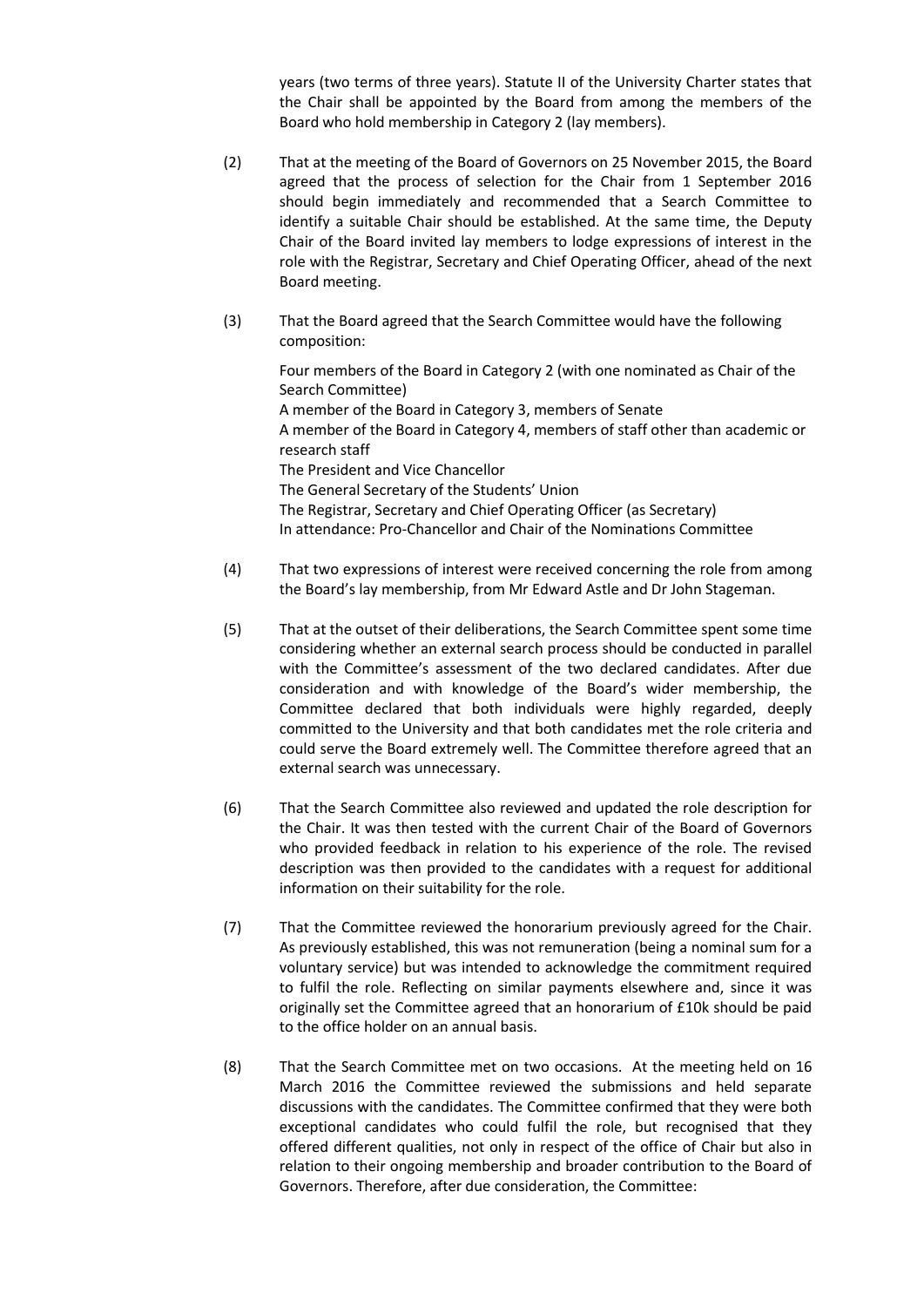**Resolved:** To recommend to the Board of Governors that Mr Edward Astle should be invited to accept appointment as Chair of the Board of Governors, for a period of three years, from 1 September 2016.

(9) That the recommendation was made to the Board of Governors via an email resolution and, in line with the Board's standing orders, by 21 March 2016 this had received the endorsement of more than 75% of the Board's membership. The resolution was therefore confirmed and Mr Edward Astle will take up the role of Chair of the Board of Governors on 1 September 2016.

### **(c) Report of the Nominations Committee**

**Received:** A report from the Nominations Committee on appointments and reappointments to the Board.

#### **Reported:**

(1) The membership of the Committee is:

The Pro-Chancellor (Mrs Gillian Easson) (*in the Chair*)

The following three members of the Board of Governors, appointed by the Board, from the categories of membership indicated:

Lay: Mr Andrew Spinoza Senate: Professor Chris Taylor Staff: Ms Iram Kiani

The following five lay members of the General Assembly, appointed by the Board on the nomination of the General Assembly:

Professor Sir Robert Boyd Ms Catherine Barber-Brown Mr Chris Boyes (elected by the General Assembly in-year) Mr Wakkas Khan Mrs Susan Lipton

- (2) That the Committee's principal matters of business are:
	- to recommend to the Board of Governors appointments and reappointments to Category 2 of the Board (lay members);
	- to recommend to the Board of Governors re-appointments to Category 3 of the General Assembly (lay or former members of the Board who are not otherwise members of the General Assembly);
	- to recommend to the Board of Governors appointments to Category 9 of the General Assembly (lay members appointed by the Board);
	- to recommend to the General Assembly co-optations to Category 10 of the General Assembly (members co-opted by the General Assembly);
	- to recommend to the General Assembly the appointment to be made to the office of Pro-Chancellor;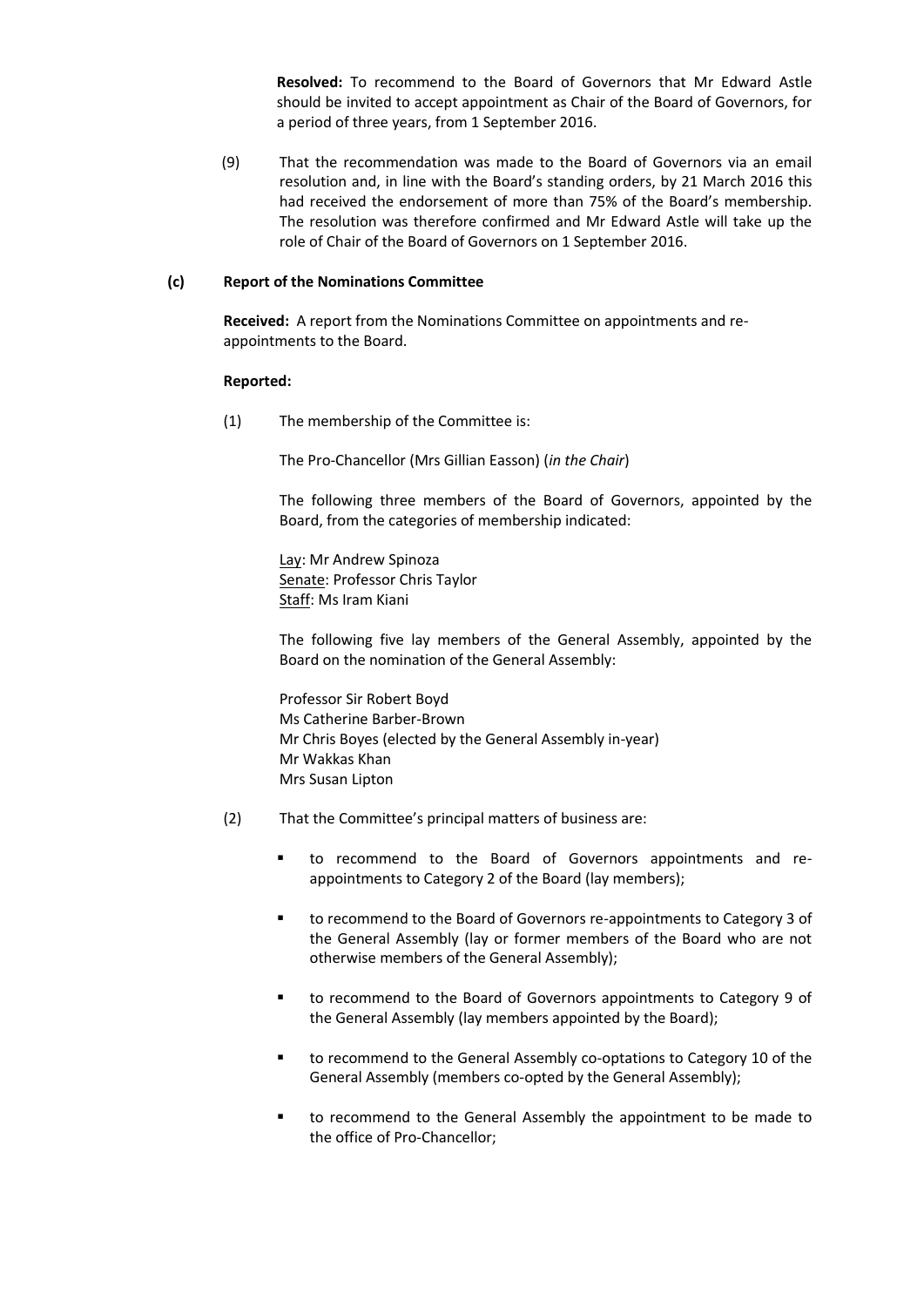- At regular intervals, to recommend to the Board on the representation afforded by the sponsoring organisations within Categories 5 through 8 of the General Assembly.
- (3) That, following detailed discussions and an interview, the Committee agreed to make the following recommendation for appointment to the Board of Governors in Category 2 (lay members), in order to replace the vacancy created by the departure of Mr Stephen Dauncey on 18 January 2016:

Mr Robin Phillips

This appointment, to take place with immediate effect in respect of this causal vacancy, is for a two year term extending to 31 August 2017.

- (4) That two further recommendations in Category 2 will follow and these candidates will take up the places that arise on 1 September 2016, due to the retirements of Mr Anil Ruia, as Chair, and Mrs Christine Lee-Jones. Candidates for these vacancies are currently under consideration by the Nominations Committee.
- (5) That, following discussion, the Committee agreed to make the following recommendations for reappointment to the governing body in Category 2, each for a further term of three years from 1 September 2016:
	- Mr Paul Lee Dr Neil McArthur Dr John Stageman Dr Angela Strank

**Resolved:** That the Board of Governors approved the appointment of Mr Robin Phillips in Category 2 of the Board of Governors, from 1 June 2016, and the re-appointments of Mr Paul Lee, Dr Neil McArthur, Dr John Stageman, and Dr Angela Strank to the same category of membership, with effect from 1 September 2016.

# **7. President and Vice-Chancellor's report**

### **(a) The Report of the President and Vice-Chancellor to the Board of Governors**

- (1) That the Report of the President and Vice-Chancellor in February commented on the outcome of the 2015-16 Comprehensive Spending Review (CSR), together with the Autumn Statement, noting that while the outcome for universities was in the main considerably better than had been feared, there were some likely significant cuts in funding. Set against this background in early March the HEFCE received its annual grant letter from the department of Business, Innovation and Skills (BIS) which set out the funding for the financial year 2016-17 (April–March) and the policies and approaches that are to underpin the grant. The grant letter included indicative figures for financial year 2017-18. It also provided confirmation of research funding for the 2017–2018 financial year (and indicative spending for the whole of the spending review period to 2019-20) and indicative funding for teaching for the same period.
- (2) That the Grant Letter reaffirmed that the Government considers higher education to be a priority and amongst other things the letter highlighted the following: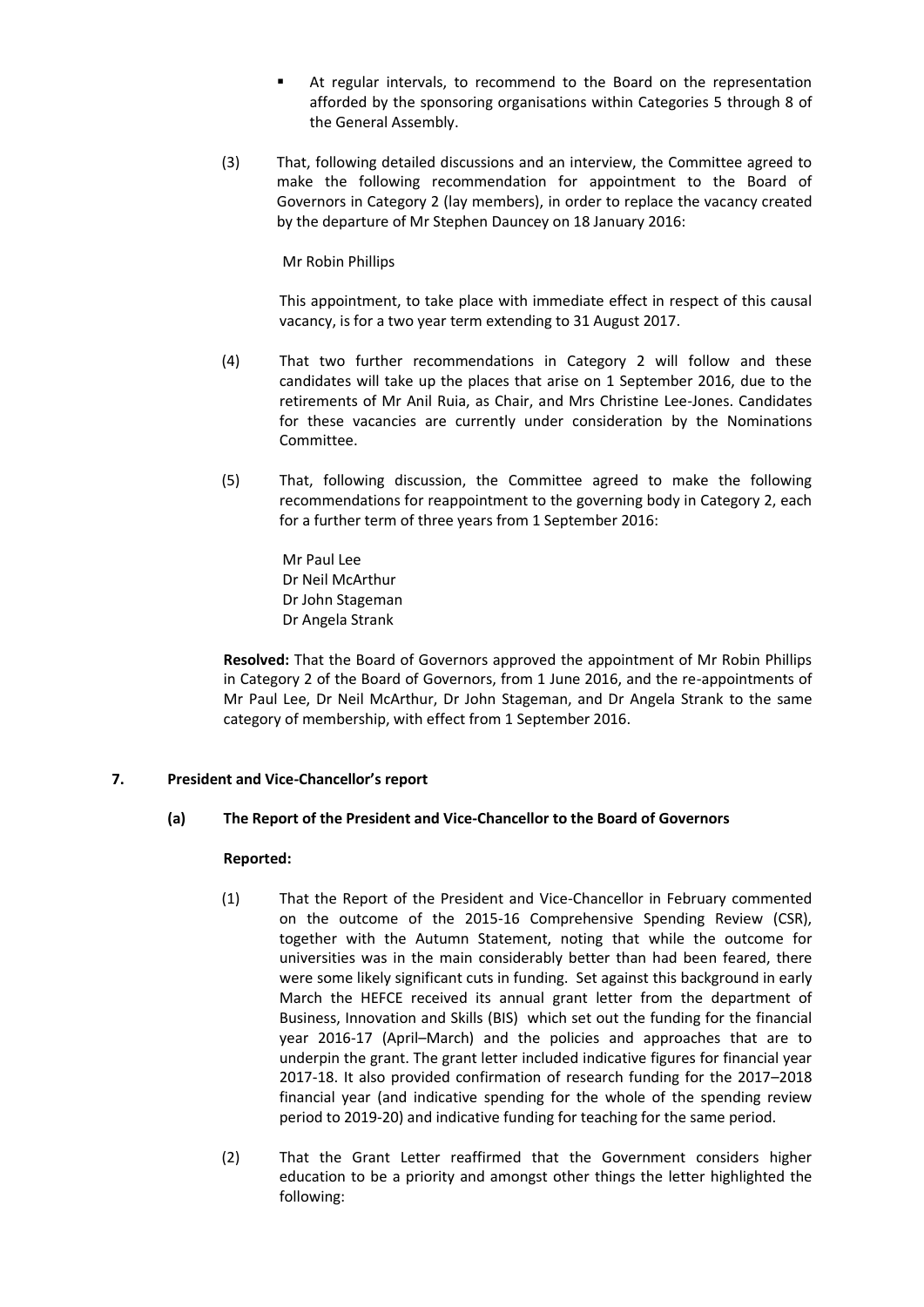- In terms of teaching: HEFCE has been asked to protect, in real terms, the total amount of funding for STEM and other high cost subjects, as announced in last year's Autumn Statement.
- The letter asks HEFCE to target Student Opportunity funding 'more effectively' to support the delivery of the Prime Minister's participation goals for students from disadvantaged backgrounds, with a particular focus on geographical areas with lower than expected participation levels. HEFCE is also asked to focus on institutions recruiting the highest proportions of at risk students from disadvantaged backgrounds.
- The letter requested that HEFCE takes responsibility for implementing the second year of the Teaching Excellence Framework (TEF), working with BIS and the sector towards a single coherent system for quality assessment and teaching excellence, as set out in the Government's Green Paper on higher education.
- In terms of research: the letter emphasised the importance of qualityrelated research funding in supporting sustainable economic growth, and reaffirms the Government's commitment to the dual support system.
- HEFCE has been asked to work with the sector and other HE Funding bodies on the Stern Review of the Research Excellence Framework (REF), and to take account of the outcomes in developing proposals for the next REF exercise, which should be completed by the end of 2021.
- A further £400 million is to be allocated via the UK Research Partnership Investment Fund (UKRPIF) through to 2021, levering at least £800 million in private investment in the university research base.
- Recognising the importance of knowledge exchange and the important role that Higher Education Innovation Funding (HEIF) plays in supporting university-business engagement, HEFCE will maintain HEIF allocations at current levels, with a continued focus on outcomes-based funding approaches.
- Funding for museums and galleries is protected for one year with a review to take place of future funding.
- The letter also asks HEFCE to work with UUK and the sector to produce an annual report showing how the sector is driving efficiencies.
- (3) That the Budget Statement delivered by the Chancellor of the Exchequer on 16 March 2016 contained a number of statements relating to higher education, these included:
	- There were no changes planned to the BIS resource spending from the spending review 2015, although there would be minor revisions upwards to capital spending. However, an 'efficiency review' will report in 2018 which will cut a further £3.5 billion from unprotected areas of public spending in 2019–20.
	- That the eligibility of postgraduate masters loans will be extended to include three-year part-time courses with no full-time equivalent.
	- That there was confirmation that income-contingent loans for doctoral study will be in addition to existing grant support, and further details on eligibility.
	- That there was confirmation of the first five regions to undergo a science and innovation audit. These are Greater Manchester and East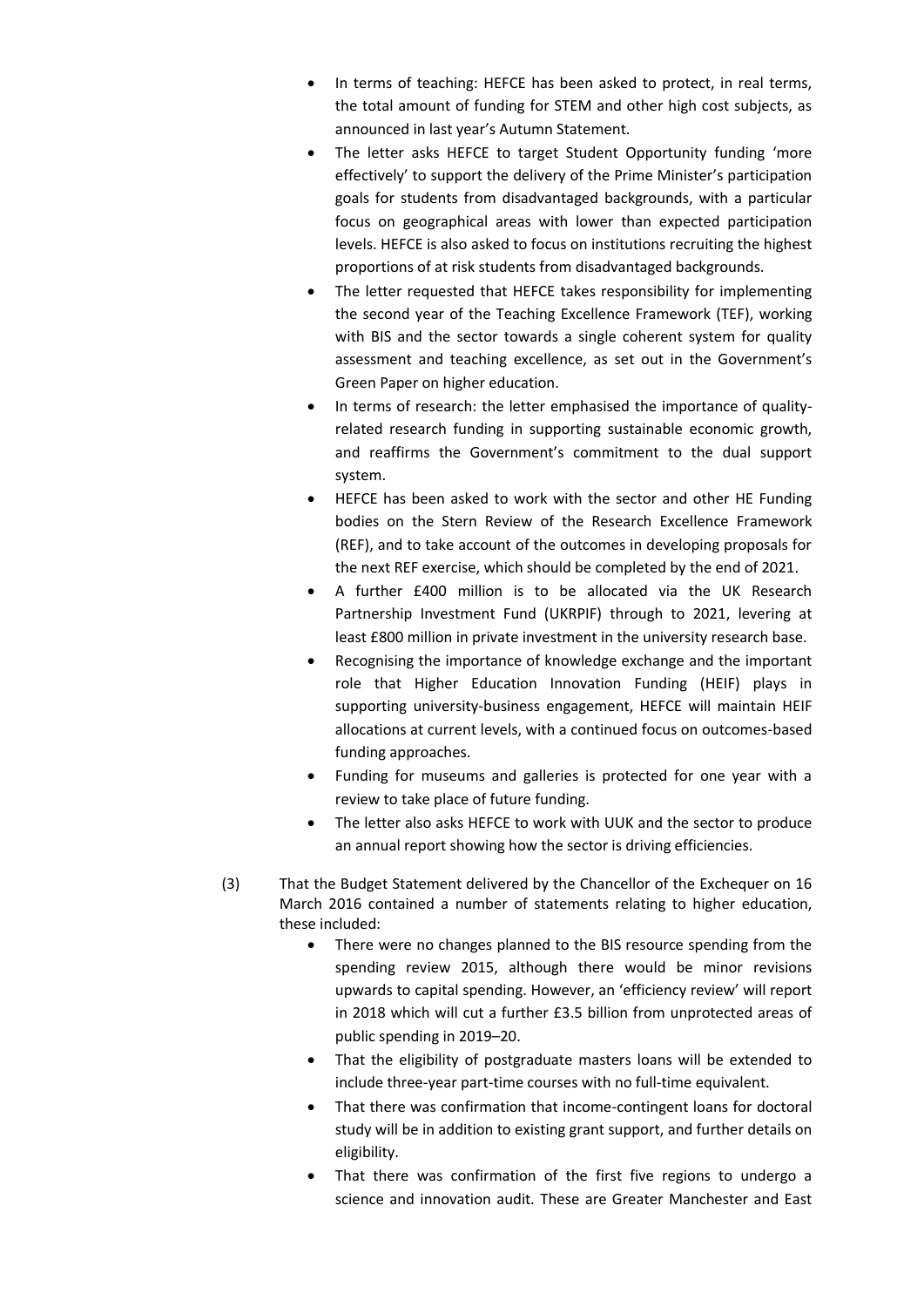Cheshire (i.e. our own submission), Edinburgh and the Lothians, South West England and South East Wales, the Sheffield City Region and Lancashire, and the Midlands. The audits are designed to map out local research, innovation and infrastructure across the UK. As such they are intended to identify the potential of each region and ensure investment is properly targeted, thereby strengthening global competitiveness.

- That there was a commitment to review gaps in support for lifetime learning, including for flexible and part-time study.
- That there was a commitment to continue to free up student number controls for alternative providers offering degree level courses, and to offer student places through the performance pool for others.
- That there was a downward revision in loan outlay and repayments to 2020–2021, now expected to be £1.4bn and £700m lower over the period when compared to forecasts in the Autumn statement.
- That there was a reiteration of the plans to sell the student loan book in 2016–2017.

In addition, the President and Vice-Chancellor reported that the threat of a cut of a further £3.5bn from unprotected government areas in 2019-20, introduces financial uncertainty. Added to this there was the continued uncertainty arising from the performance of the global economy and the outcome of the EU referendum.

- (4) That the President and Vice-Chancellor reported that this year's planning and accountability conference reviewed progress towards the goals in the Strategic Plan and debated the future strategic direction of the University, in the context of Manchester 2020 (the detailed report from the Conference was provided as an appendix to her Report). The University's ambition to be amongst the leading universities in the world was reaffirmed. In the review of progress towards Manchester 2020 goals based on the 2014/15 Stocktake report it was recognised that the University had performed well in many areas over the past year, but that it would need to significantly improve performance if it was to reach its ambitions in the face of rising costs, declining public funding and increasing global competition.
- (5) That the University remained focused on the recruitment for the 2016 intake. The priority continued to be on maximizing the quality and number of the student intake while being mindful of the importance of the student experience. From the latest data, the following observations were reported:
	- Applications to the University for undergraduate courses are similar to this time last year with nearly 60,000 applications for fewer than 9,000 places. The national picture is much the same with applications to all institutions including UCAS competitor universities showing little change on last year. Applications to Manchester from students with a widening participation 'flag' have increased by 3%. Some subject areas are facing challenges notably over lower than expected acceptances compared to last year but overall Faculties remained confident of meeting targets. As in previous years the challenge was to recruit those students with the greatest potential.
	- For the non-UK population, applications are holding up across a broad range of markets, with 20% from China, 15% from Malaysia, though the pressure on Malaysian sponsors was notable following oil price falls.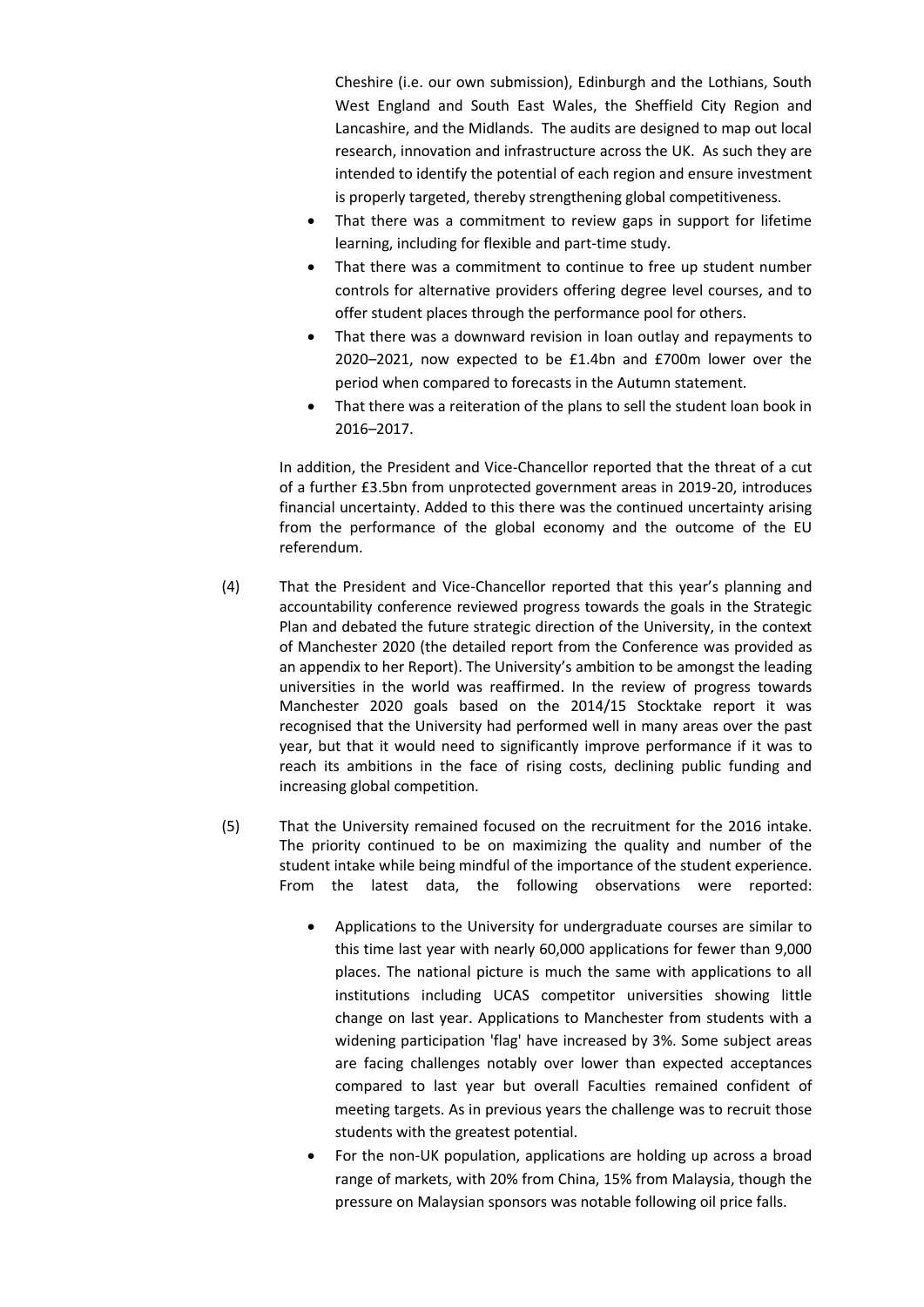- For taught postgraduate programmes applications for home/EU and overseas have increased by 8% compared to this time last year, while acceptances have increased by 16%. Increases in applications from home/EU students are particularly strong across Humanities, despite concerns that student debt would act as a deterrent.
- While it is still early in the cycle for postgraduate research students, total applications for research postgraduate students were down by a small margin overall.
- (6) That the President and Vice-Chancellor reported on the national referendum to determine the UK's future membership of the EU, which would be held on 23 June 2016. Following this a number of bodies in the UK have set out their position on this matter. Notable in the context of the HE sector is Universities UK (UUK), of which this University is a member, which supports continued membership. The President and Vice-Chancellor appreciated that many members would have strong views on this important issue and had encouraged staff and students to take part in the debate and use their vote as they deem appropriate. As an educational charity, The University of Manchester was constrained in expressing institutional views on political matters. However, the University had wide and deep ties across Europe, in teaching, research and wider activities, which it aims to preserve and enhance as an international institution. It also had many European staff and students from outside the UK who greatly enrich its global community. In terms of her personal position, the President and Vice-Chancellor firmly believed that the UK and University would benefit greatly from continued membership of the EU.
- (7) That the President and Vice-Chancellor updated the Board on the appointment of the University's Director of IT, on which an announcement would be made shortly with an expected start date in early June.
- (8) That the President and Vice-Chancellor provided a briefing on the contents of the proposed HE Bill, in relation to the Teaching Excellence Framework, the review of the Research Excellence Framework, and the implementation of the review led by Sir Paul Nurse, with research councils, to explore how they can support research most effectively.
- (9) That the President and Vice-Chancellor provided an update on the staffing changes within UMC Limited, which had been achieved via voluntary means and without recourse to compulsory redundancies. Constructive engagement with the campus trade unions was also continuing.
- (10) That the President and Vice-Chancellor reported on the planning underway for ESOF 2016, the Steering Committee for which she chairs. The EuroScience Open Forum (ESOF) is a biennial, pan-European, general science conference dedicated to scientific research and innovation. Each conference aims to deliver stimulating content and lively debate around the latest advancements and discoveries in the sciences, humanities and social sciences. The Conference would take place over 23 – 27 July and the programme had attracted some high profile speakers and strong levels of corporate sponsorship.
- (11) That the President and Vice-Chancellor, supported by the Vice-President for Research and Innovation, provided a briefing for the Board on the Science and Technology Committee Inquiry, which is exploring the lessons from graphene for research and innovation in other areas, as well as the management and commercialisation of graphene's intellectual property. Prior to the Inquiry, the University had strongly refuted the allegations made within the Sunday Times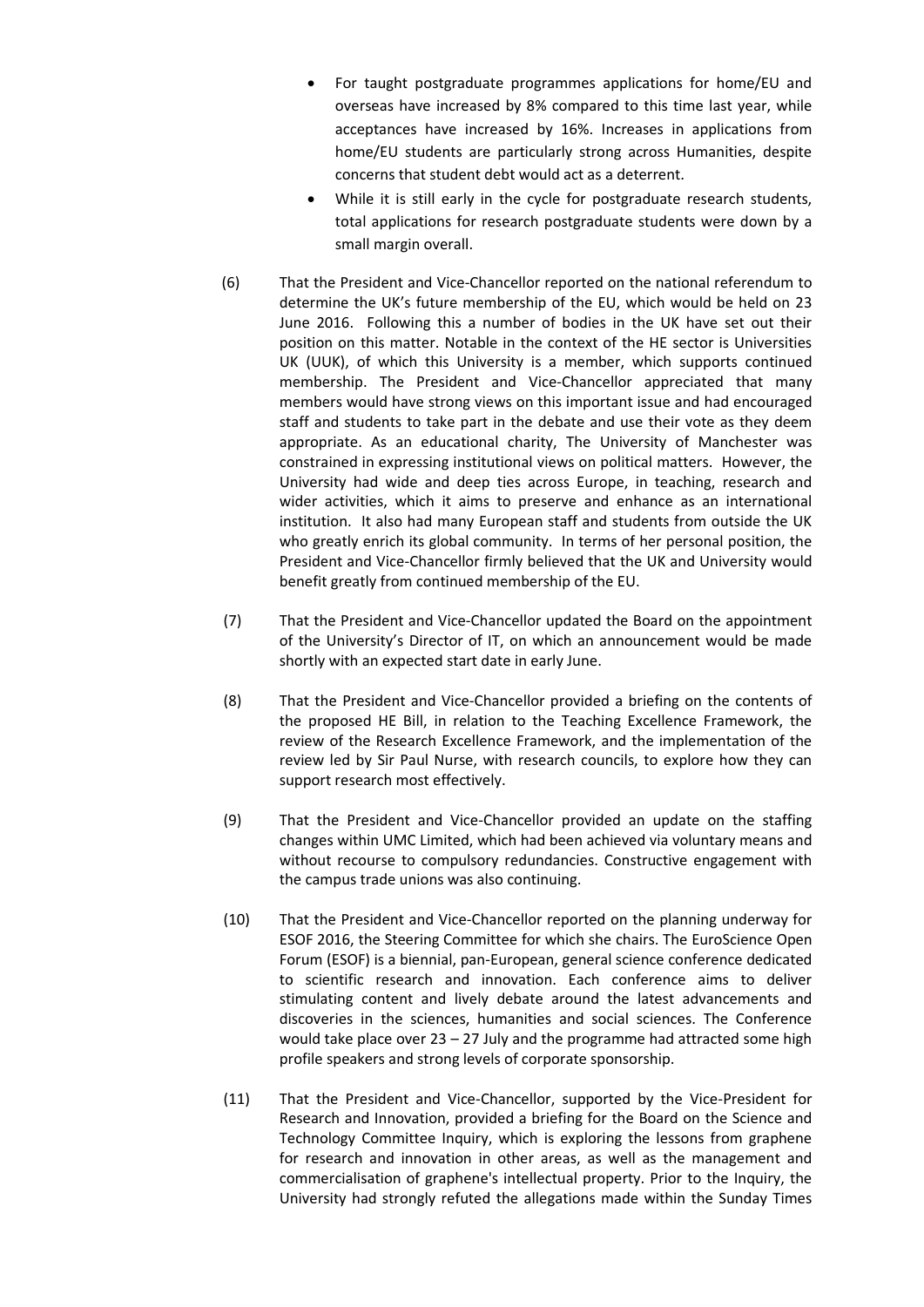reporting and since that the time the Committee had held two evidence sessions; with representation from business engaged in Graphene research and from a small group of entrepreneurs that were critical of the NGI's approach to commercialisation. Sir Andre Geim and Professor Luke Georghiou had represented the University at the Inquiry. The University's evidence had sought to bury some of the myths in relation to patents and had defended the NGI approach and sought to clarify the role of the University in terms of its principles of research and industrial engagement. The outcome of the Inquiry was expected in the autumn.

### **Noted:**

- (1) That the Board noted the fall in applications for postgraduate research students and queried whether this might lead to shortfalls in recruitment. In responding, the President and Vice-Chancellor and the Vice-President for Research and Innovation assured the Board that, despite the fall, supply remained strong and that the University continued to attract students of good quality. Similarly, in relation to falls in the level of international applications, this was confined to certain markets and would be addressed through increased recruitment in other areas where demand remained strong.
- (2) That the Vice-President and Dean of Medical and Human Sciences provided a detailed briefing for the Board on the transition towards the establishment of the Faculty of Biology, Medicine and Health, from 1 August 2016. At the time of report, a significant majority of staff had been appointed to their new roles within the structure and the transition would realise some savings across the administration, but future investment might be required in some academic areas to unlock potential. The budget process for the next academic year was underway, and the Faculty was already working to realise benefits in terms of discovery science and translation, particularly in relation to external positioning, as evidenced in respect of the Biomedical Research Centre bid. The faculty was also seeking to establish a single research hub, and seeking to improve the level of support available for clinical trials.
- (3) That in responding to questions about the speed of the transition process, the Vice-President and Dean highlighted the consultative nature of the process, and stressed the importance of working with the ongoing engagement and support of colleagues. The current leadership teams of the Faculty of Life Sciences and the Faculty of Medical and Human Sciences were focussing on operational issues, with strategic considerations being taken forward by the leadership team for the new faculty. In response to questions about teaching, the Vice-President and Dean reported that efforts had been made to ensure business as usual in relation to the faculty teaching programmes, while opportunities would become available to enhance provision, particularly in relation to postgraduate, noting that increased continuing professional development in health related fields had great potential. In terms of undergraduate teaching, specifically medicine, students were with the University for six years and there were opportunities to improve engagement and integration across campus and hospital/medical placement. The briefing also made reference to opportunities as part of "DevoHealth", which the new faculty would be well positioned to benefit from.
- (4) That the Board considered the outcomes and summary of the discussions held within the Planning and Accountability Conference, in March. The Board agreed that the following actions would be undertaken in response to the issues raised:
	- 1. To present a gap analysis to the Board based on benchmarking analysis and performance in league tables, identifying scenarios and actions that could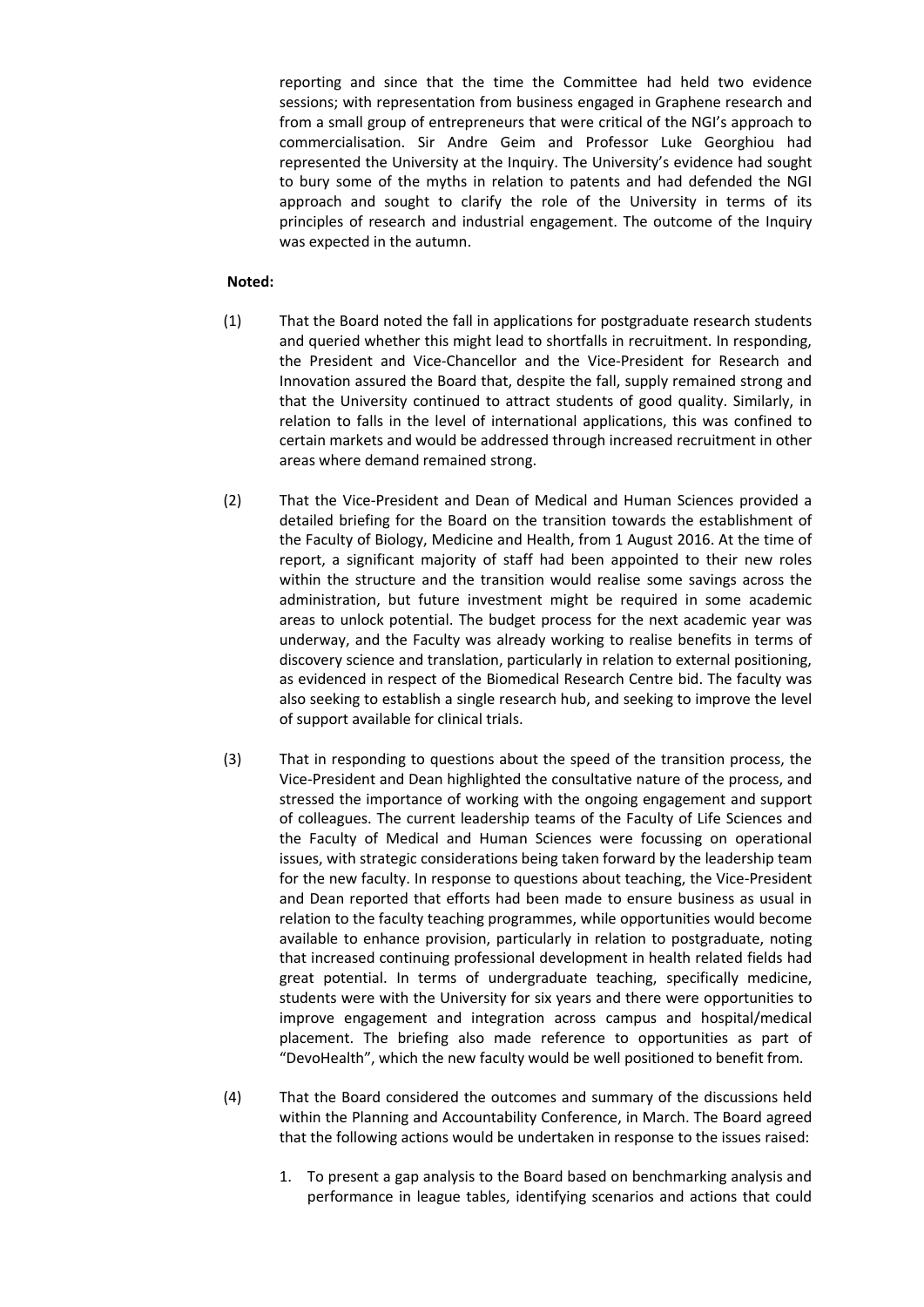be taken to improve the University's position with an assessment of the associated cost, risk and impact.

- 2. The International Strategy Group to give consideration to the issues raised by the external speaker on Internationalisation, and the suggestion to identify 2-3 pivotal international research collaborations around University beacons.
- 3. To identify routes through which we can generate funding to meet University ambitions and the risks associated with these.
- 4. In the light of the discussions at the Conference, to consider the level of investment required to make the step change to meet the ambitions of Manchester 2020, including support for leaders.

In terms of the first of these actions, the gap analysis, when available should be discussed at an extended meeting of the Board or a Strategic Briefing.

(5) That in terms of Internationalisation, the Board noted that greater use might be made of relationships with external industrial partners, in order to leverage access to expanding countries (in terms of recruitment). These links were considered by the University, and across the University, routine staff engagement was used to facilitate and expand new country relationships.

#### **(b) Report to the Board of Governors on the Board's exercise of delegations**

#### **Reported:**

(1) Emeritus Professors

That, acting on behalf of Senate and the Board of Governors, and on the recommendation of the relevant Head of School and Dean of the Faculty, the President and Vice-Chancellor awarded the title of emeritus/emerita professor to:

Professor Tom Mullin, School of Physics and Astronomy, with effect from 1<sup>st</sup> April 2016

Professor Paul Madden, School of Social Sciences, with effect from 1<sup>st</sup> September 2016

Professor Penny Summerfield, School of Arts, Languages & Cultures, with effect from 1<sup>st</sup> September 2016

(2) Appointment of Head of School – Engineering and Physical Sciences

That, acting on behalf of the Board of Governors, and on the recommendation of the Vice – President and Dean of the Faculty of Engineering and Physical Sciences, the President and Vice-Chancellor approved the appointment of:

Professor Robert Stevens as Head of School of Computer Sciences for the period 25 July 2016 to 30 August 2019

(3) Appointment of Heads of Schools – Biology, Medicine and Health

That, acting on behalf of the Board of Governors, and on the recommendation of the Vice – President and Dean of the Faculty of Biology, Medicine and Health, the President and Vice-Chancellor approved the appointment of: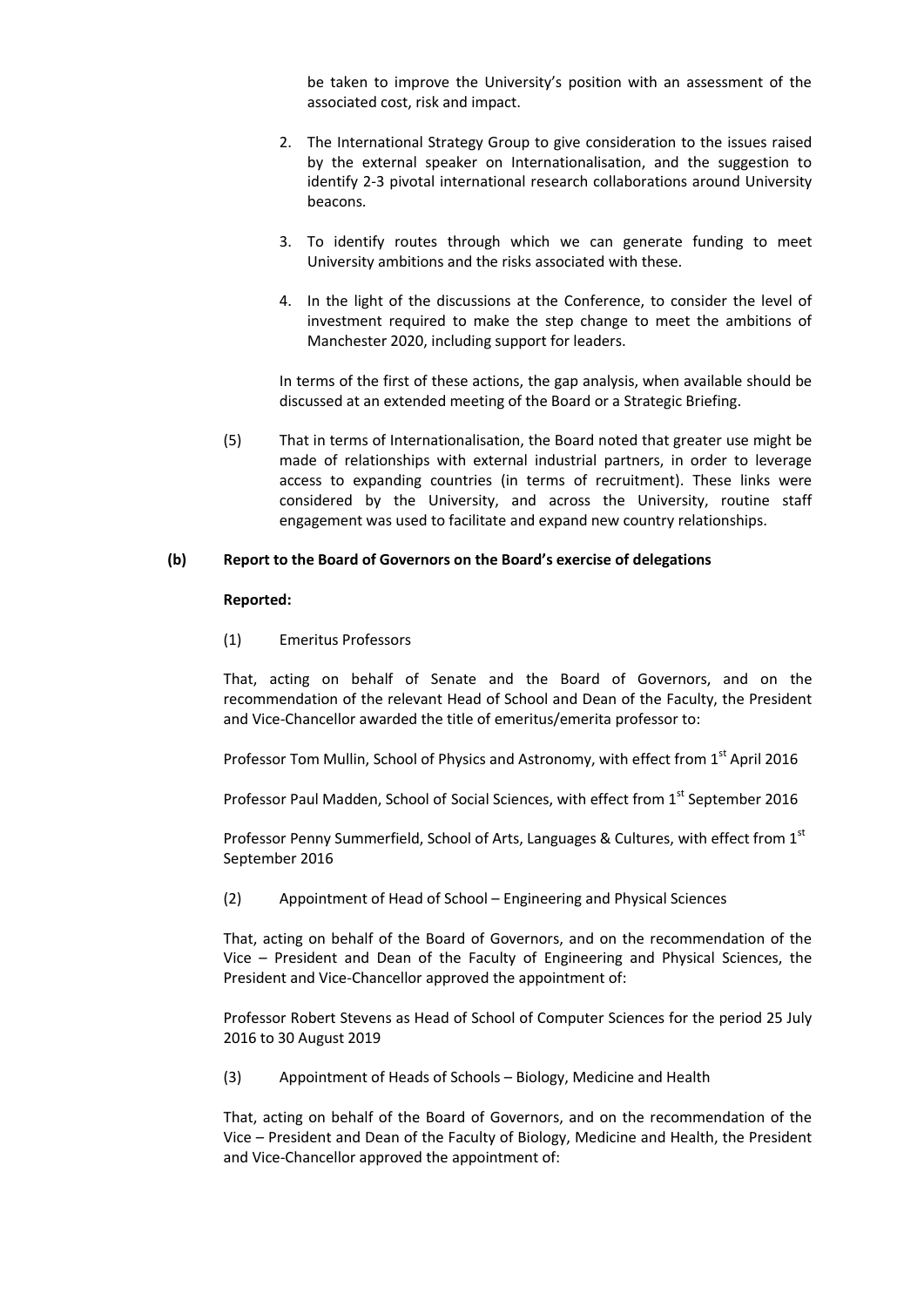Professor Jane Worthington as Head of School of Biology for the period 1 August 2016 to 30 August 2021

Professor Kay Marshall as Head of School of Health Sciences for the period 1 August 2016 to 30 August 2021

(4) The University of Manchester Superannuation Scheme

That, acting on behalf of the Board of Governors, on the recommendation of the Registrar, Secretary and Chief Operating Officer, and in accordance with the terms of the Memorandum and Articles of Association of UMSS Ltd, the President and Vice-Chancellor confirmed the appointment of Mr Huw Peters as University Nominated Director of UMSS Ltd, for a three year term, with effect from 1 April 2016.

(5) Manchester High School for Girls

That, acting on behalf of the Board of Governors, and on the request of the Manchester High School for Girls, the President and Vice-Chancellor approved that the University:

- (i) Would cease to have any Governor appointment rights in relation to the existing unincorporated charity, Manchester High School for Girls (registered charity number 532295);
- (ii) The University would have the right to appoint one Governor of the new incorporated charity, Manchester High School for Girls (registered charity number 532295); and
- (iii) That the future changes to the Governor appointment rights set out in the governing documents of the new incorporated charity would not require Charity Commission consent and would instead be a matter for consideration and agreement between the University and the Governors.
- (6) Seal orders: That in line with General Regulation VII.4, the Common Seal of the University has been affixed to instruments recorded in entries 1642 to 1684, as supplied to the Board.

# **(c) Compliance and Risk Update**

**Received:** A report from the Director of Compliance and Risk, including Accident Statistics: Quarter 4 2015 and the Safety, Health and Environmental Committee minutes from 10 December 2015

### **Noted:**

(1) That members considered a rise in the numbers of accidents recorded for the period and asked about any analysis of these patterns and the tracking of continuous improvement and monitoring of underlying performance. Compliance and Risk did use key performance indicators in their monitoring, however, no statistically valid patterns had been identified in the data and the numbers were low, making consistent comparisons difficult.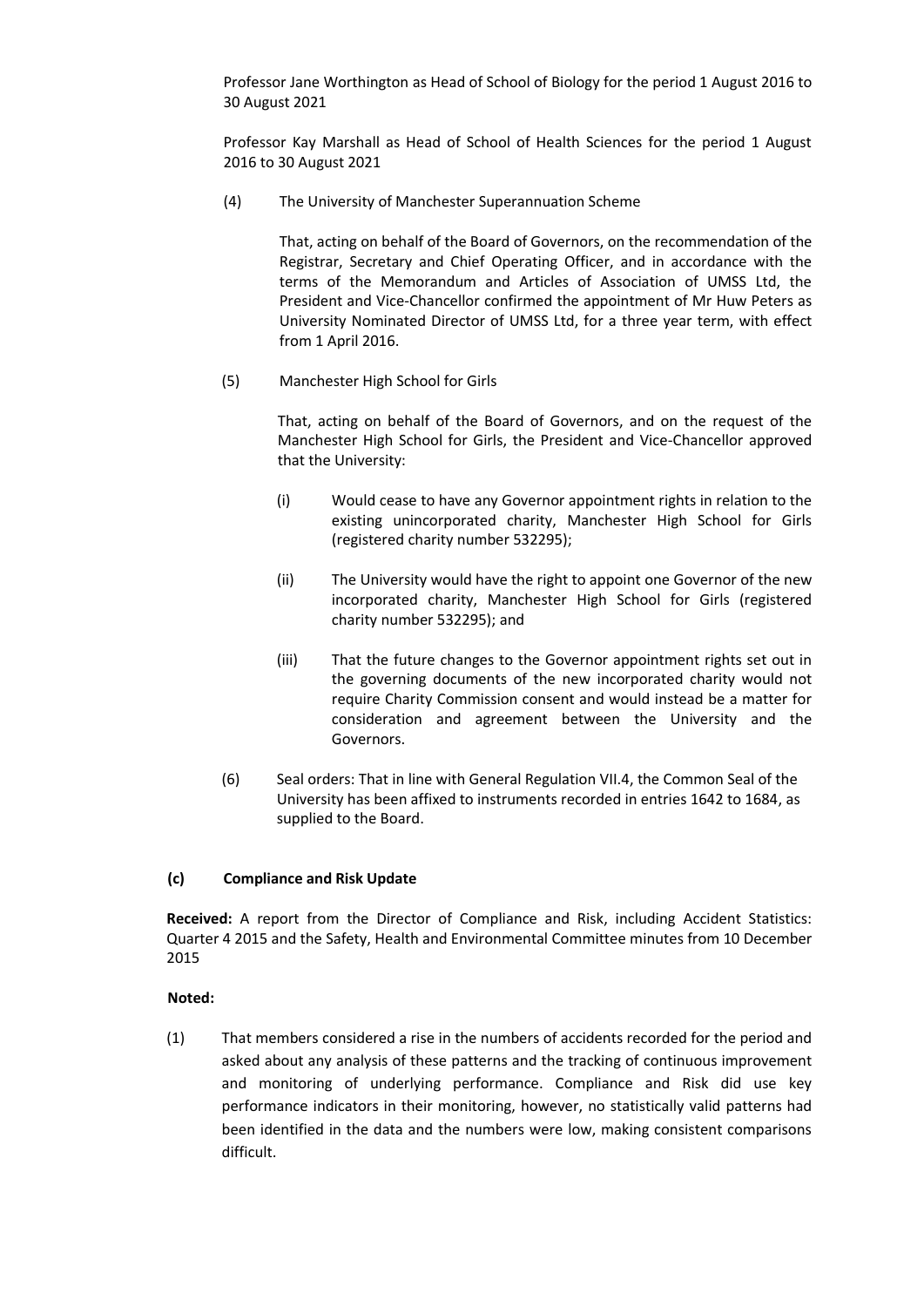- (2) That members also queried the days lost to absences and the level of HR engagement with staff. In respect of this, the Director of Compliance and Risk highlighted the role of external medical professionals, who use their judgement to provide a fit note as evidence of the advice they have given to the individual about their capacity to work. These judgements are not routinely challenged. One of the issues is ensuring that line managers document long term sickness properly and the greater engagement of HR Partners and line managers has improved this area of reporting, which provides for appropriate intervention where absences are a long term issue.
- (3) That the Director of Compliance and Risk provided an update on the meeting of the Safety, Health and Environment Committee. This referenced the information that was available on staff and students in Paris and Brussels at the time of the recent attacks and the travel advice that was then issued within the University. For students, our student information system captured data on placements. For staff, travel booked by the University system Egencia, did capture destinations and dates, but the system was not used by all staff. By way of redress, the University was introducing a revised travel policy to change behaviour and track staff, under our duty of care.

# **(d) Report from the Director of Finance**

**Reported:** That the Director of Finance provided a brief update on the University financial and cash position and made reference to the most recent management accounts provided in the papers. While cash balances were healthy, the introduction of the new accounting Statement of Recommended Practice (SORP) would have a detrimental impact on the year-end figures and could complicate interpretation and make year on year comparisons more difficult. In terms of concerns, the level of research contribution (towards overheads), the project levels of income from donors and meeting the costs of IT infrastructure were the areas of greatest challenge.

# **8. Voluntary Severance Scheme**

**Received:** A paper from the Director of Human Resources outlining the terms of the Voluntary Severance scheme, with the approval and proposed review processes.

- (1) That the University and the campus trade unions had reached an agreement, in principle, on changes to the implementation of the Redeployment Policy and the use of the Redeployment Register. One element of the agreement related to the introduction of a targeted voluntary severance scheme for staff who are placed "at risk" and which will remain in place and be reviewed annually.
- (2) That the purpose of the Voluntary Severance (VS) Scheme may be, for example, to achieve a headcount reduction as determined by individual restructuring or re-profiling exercises in accordance with strategic priorities. The Voluntary Severance Scheme is therefore targeted only for staff who have been identified as potentially at risk of redundancy ("at risk") within any affected area(s) in each exercise.
- (3) That the parameters of the voluntary severance package are as follows:
	- Up to 5 years continuous service 6 months basic salary
	- Between 5 years and 10 years continuous service 12 months basic salary
	- Beyond 10 years continuous service 14 months basic salary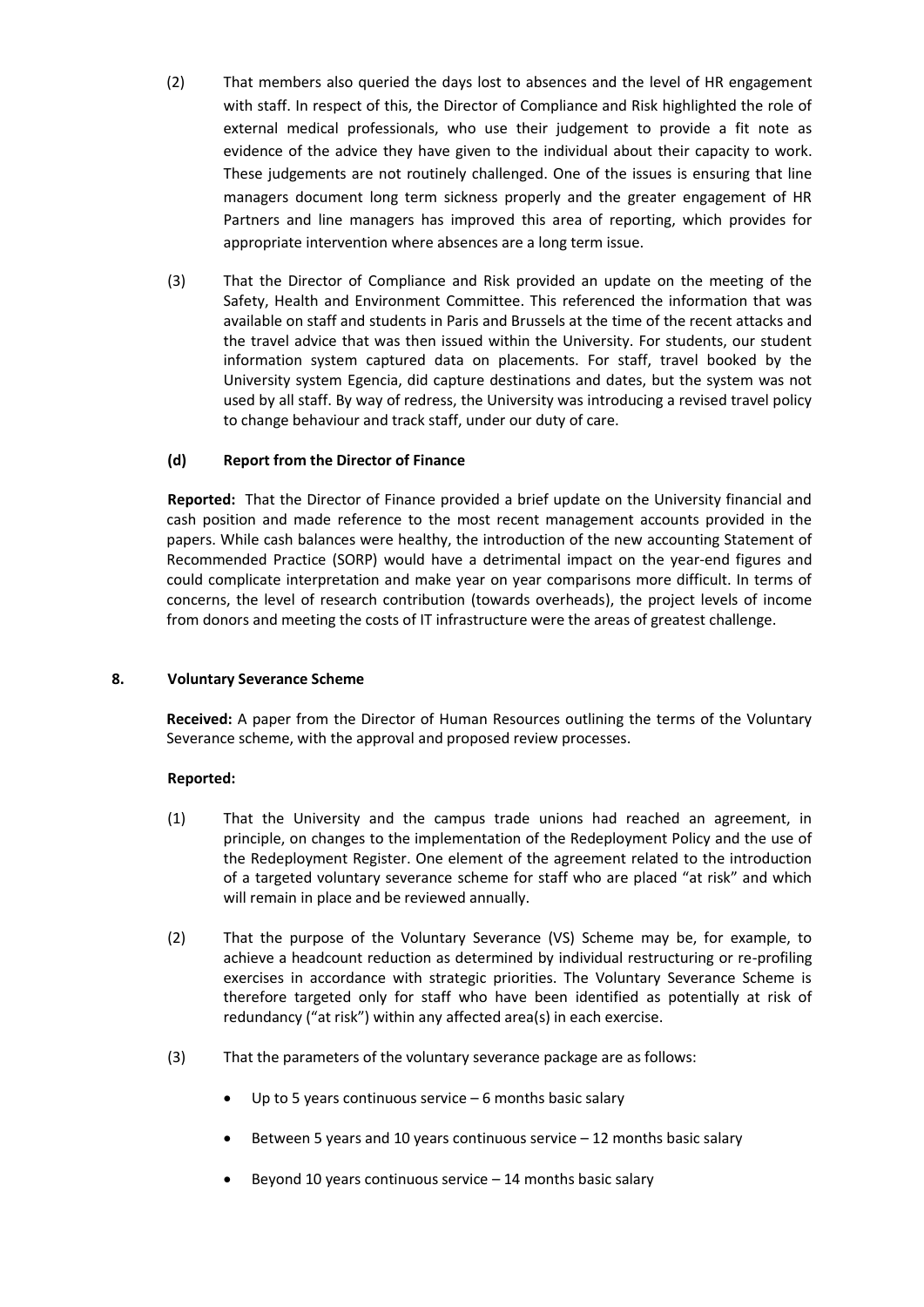All Voluntary Severance payments will be paid inclusive of statutory redundancy provisions and will be subject to HMRC rules. All successful applicants will be required to entering into a legally binding settlement agreement with the University.

- (4) That the paper was presented to and considered by the Staffing Committee on 19 April 2016. Whilst supportive of the proposals, the Staffing Committee has not made a formal recommendation as it was not formally within its remit to do so, pending amendment of its terms of references. The paper is therefore presented to the Board of Governors for approval.
- (5) That the proposed scheme has been recommended for approval by the Human Resources Sub Committee on 22 March 2016 and the Planning and Resources Committee on 12 April 2016.

**Resolved:** That the Board of Governors approved the proposals for a standing Voluntary Severance Scheme as outlined.

### **9. Board committee reports**

### **(a) Staffing Committee, 19 April**

**Received:** A covering report and the minutes of the meeting held on 19<sup>th</sup> April.

#### **Reported:**

(1) That the Staffing Committee terms of reference were broadly unchanged, but were amended to further clarify its responsibilities and, additionally, to allow for the Staffing Committee to extend its role beyond the mandatory requirements of Ordinance XXIII, Part IV in order to consider any targeted voluntary severance arrangements brought forward. This would therefore enable, where necessary, the Committee to consider and advise the Board of Governors upon:

(a) proposals for the possible dismissal of members of staff in accordance with Part II (The preliminary stage and determination by the Board) and Part III (Further consultation with the affected staff)

(b) targeted voluntary severance arrangements

The Committee acknowledged that the Board of Governors was required to endorse the changes proposed to the Staffing Committee's Terms of Reference, before the Committee was formally empowered to consider and advise the Board of Governors on the adoption of any Voluntary Severance Scheme. These proposals would be considered directly by the Board until the Committee's terms of reference were amended.

(2) That in reviewing the proposals, the Committee noted that, as previously established, compulsory redundancy would remain a last resort and would only be pursued after the exploration of all available options. The Committee noted that in restructuring or re-profiling situations, where it was necessary to achieve a headcount reduction, it was established practice within the University to offer Voluntary Severance terms while exploring all available alternatives. The Committee also noted that, if the proposals were subsequently approved by the Board of Governors, the Staffing Committee should carefully monitor relevant equality data in respect of the Scheme's operation and ensure that impact assessments of restructuring or re-profiling proposals are undertaken, as appropriate.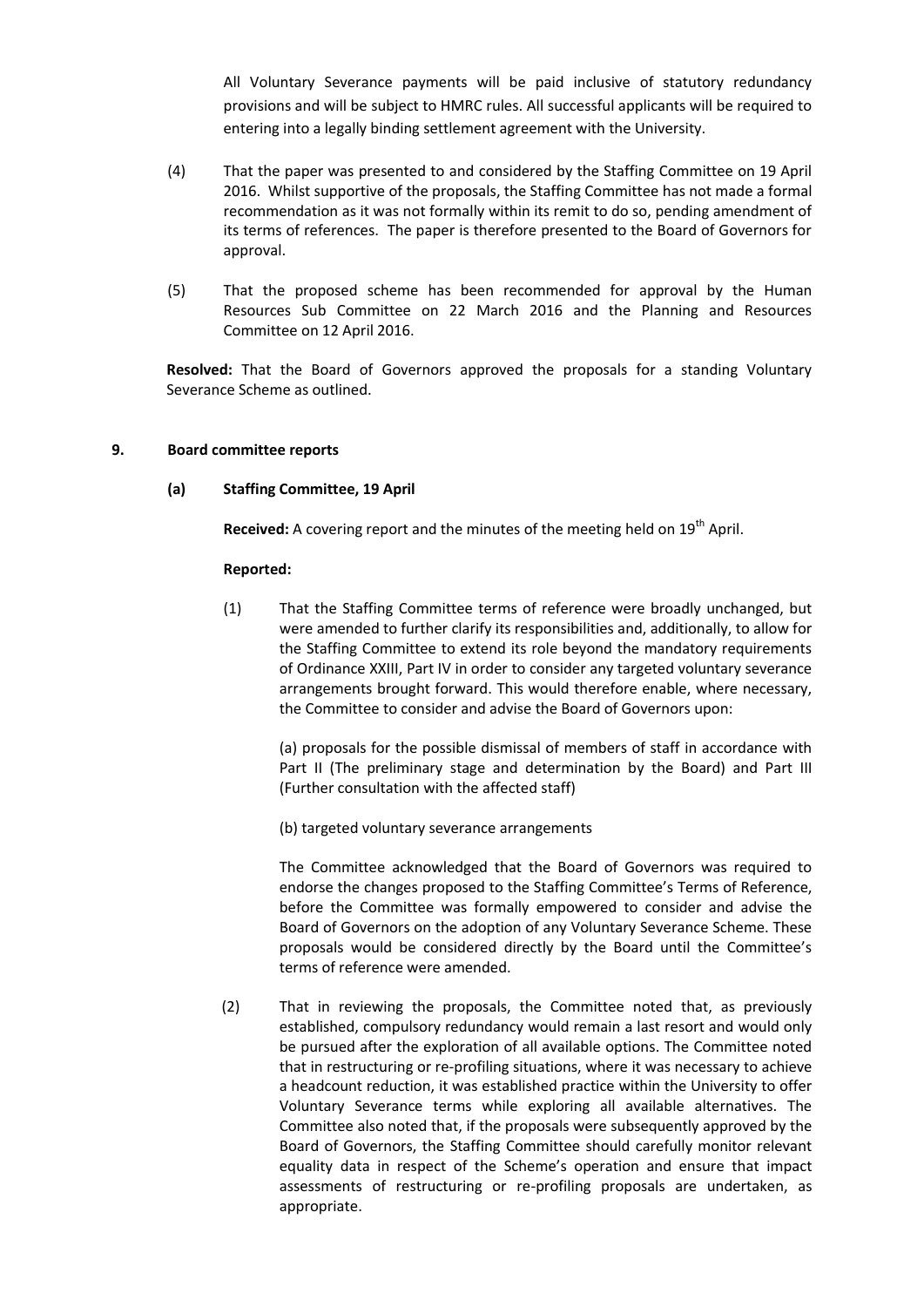- (3) That the Committee considered the Report of the President and Vice-Chancellor on proposed redundancies for those staff members on fixed term employees and those on open-ended contracts with finite funding, in line with the obligations of paragraph 5 of Ordinance XXIII.
- (4) That the Committee considered the Report of the Director of Human Resources and agreed that, in future, an appendix would supplement each formal Report, showing the number of contracts at risk each month over the past 3 years for the purposes of comparison.
- (5) That the Committee received a Progress Report from the President and Vice-Chancellor on the progress of establishing the Faculty of Biology, Medicine and Health.

### **Resolved:**

- (1) That on the understanding that the Board of Governors provides approval separately for the Voluntary Severance Scheme proposals (q.v. *agendum* 8), the Board approved recommended the revised terms of reference (provided at Appendix 1 of the minutes).
- (2) That the University proceeds with the process outlined in the agreed Contracts Policy and Procedure to deal with those staff considered to be at risk on open ended contracts linked to finite external funding or special projects for the period from 1<sup>st</sup> January 2017 to 31<sup>st</sup> July 2017; and
- (3) That the University continues to ensure that all suitable and appropriate alternative strategies for resolution, including redeployment and restructuring, have been properly considered.

# **(b) Finance Committee, 18 April**

# **Received:**

- (1) A covering report and the minutes of the meeting held on  $18<sup>th</sup>$  April.
- (2) A paper seeking approval for the revised Financial Regulations

- (1) That Finance Committee received an update on the capital programme and noted the progress that had been made. Two projects have been completed since the last meeting - Clinical Proteomics Centre for Stratified Medicine and Jodrell Bank Star Pavilion (£980k). The Capital Programme continues to be under severe inflationary pressures which are forcing project scope reviews, value engineering and continual careful prioritisation.
- (2) That Finance Committee noted the report in relation to the Bond and the Campus Masterplan. There were no approvals required at this meeting. Finance Committee was informed that two approvals would be needed in the next six months and that these will be presented to Finance Committee for approval. Finance Committee received an update on the University's approach and progress toward introducing a Combined Heat and Power (CHP) solution across the Campus. The Finance Committee noted the report and welcomed the new distributed and staged approach.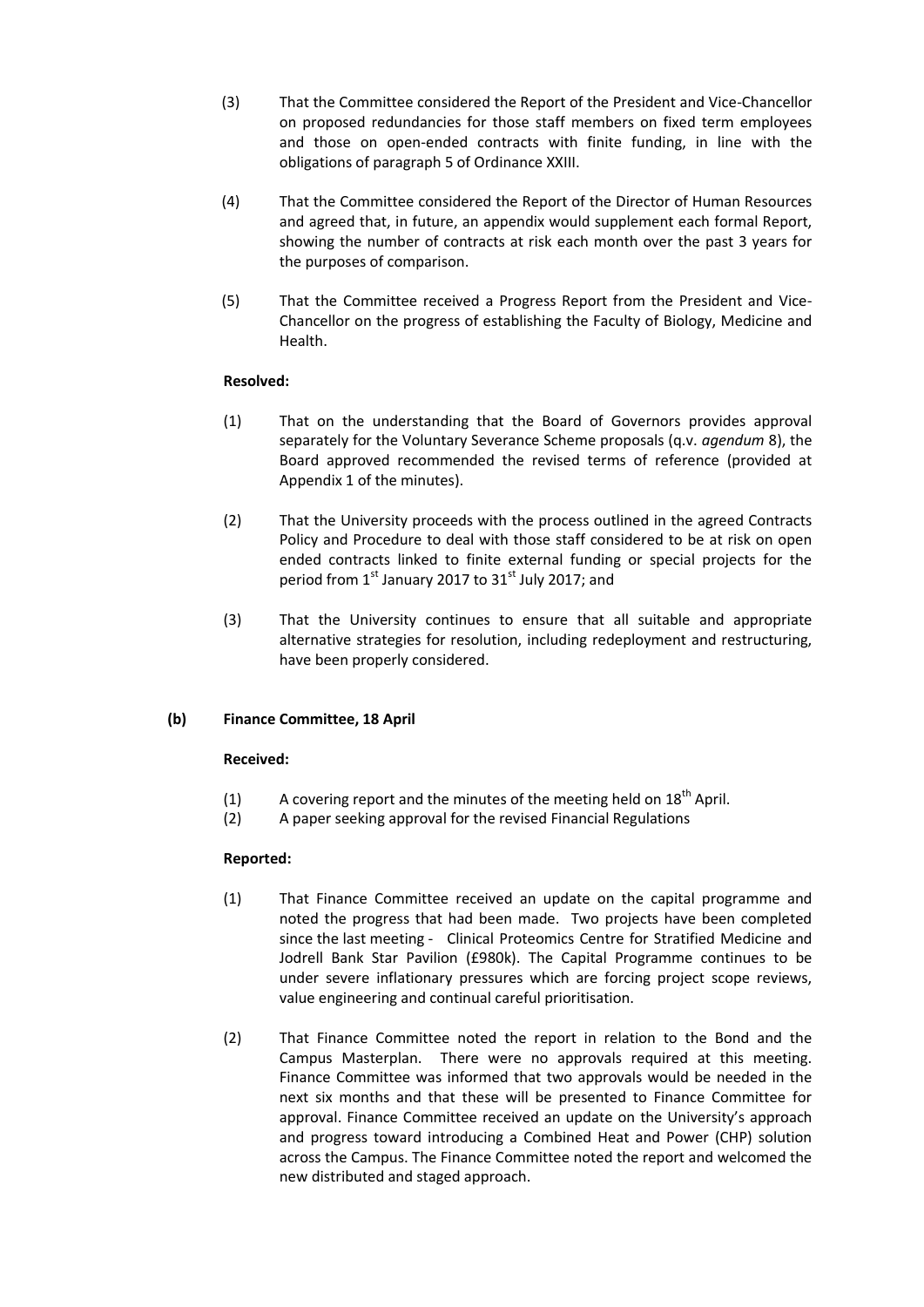- (3) That Finance Committee noted updates on the budget for 2016/17, adoption of the new statement of recommended practice (SORP), the endowment project, the RDEC claim for 2014/15 and the corporation tax return for 2014/15. Finance Committee approved the recommendations for the forward Energy Procurement Strategy to secure prices and supply. It also approved the strategy for investing part of the University's cash with Challenger Banks which was a maximum term deposit of 12 months, with a maximum limit per bank of £10m and an aggregate limit of £50m.
- (4) That Finance Committee **noted** the management accounts for March 2016:
	- The underlying surplus as at the end of March was £3.9m, £11.2m favourable to budget, which includes £3.7m ERVS costs. This is £6.6m higher than the prior year deficit of £2.7m.
	- When the impact of the new SORP is factored in, the surplus as at the end of March is £34.5m, £18.6m adverse to budget. The SORP related variances, which are £29.7m adverse, are capital grant income which is £27.0m adverse to budget and the loss on investments which is £2.7m adverse to budget.
	- Cumulative income was £656.7m, £42.9m adverse to budget and £14.9m (2.3%) higher than prior year;
	- Research income was £167.3m, £27.4m adverse to budget and £12.5m (8.1%) higher than prior year. Research income continues to be a concern;
	- Cash balances stood at £442.3m which represents an increase of £10.8m on the prior year. This comprises free funds of £359.7m (£6.2m higher than prior year) and earmarked funds of £82.6m (£4.6m higher than prior year).
- (5) That Finance Committee noted the forecast for 2015/16 as at February 2016:
	- Net forecast contribution is £66.0m which is £10.7m lower than budget. This includes SORP related amounts of £37.1m, all of which is due to capital grant income;
	- The £10.7m adverse variance breaks down as £10.9m adverse capital income variances, £3.4m higher than budgeted depreciation, £3.5m favourable one-off variances and £0.1m favourable business as usual variances;
	- Excluding the impact of the SORP, the underlying forecast contribution is £28.9m which is £0.1m higher than budget.
- (6) That Finance Committee received the revised draft Financial Regulations and Procedures for the University. These had been thoroughly reviewed by our Auditors and the Audit Committee before coming to the Finance Committee. Finance Committee commended the draft new Financial Regulations to the Board of Governors for approval and approved the new Financial Procedures which will take effect on approval of the Financial Regulations.
- (7) That Finance Committee received reports on the latest University debt position, a benchmarking analysis between the University and peer group Universities and the latest position regarding the University pension schemes. The Committee noted that the significant deficit position with Pension commitments would come onto the balance sheet under the new SORP.

**Noted:** That in considering the Financial Regulations, it was noted that the wording limited successive re-appointment of the external auditors up to a maximum period of six years, which the Audit Committee had suggested should be changed to allow further engagement and to reflect wider best practice. This would be amended outside the meeting.

**Resolved:** That the Board of Governors approved the revised Financial Regulations.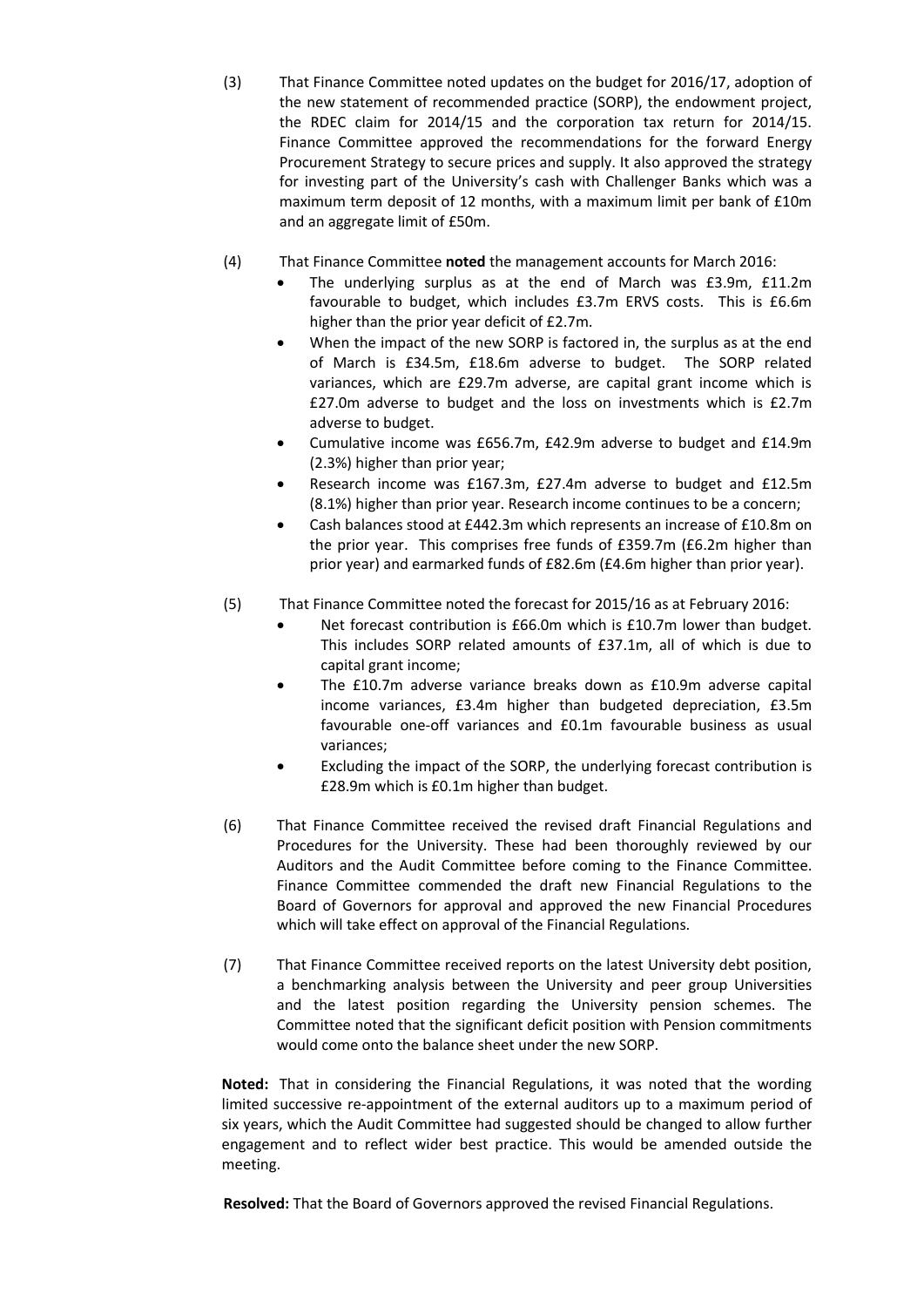### **(c) Audit Committee, 19 April**

**Received:** A covering report and the minutes of the meeting held on 19<sup>th</sup> April.

- (1) That the Deputy Secretary provided an update to the Committee on two cases raised under or linked to the University's Public Interest Disclosure Procedures.
- (2) That the Committee annual training and update session for members of the Audit and Finance Committees (and to which all Board members are invited) would be held on the morning of 28th June 2016. In addition to a presentation on any developments within the regulatory framework or landscape, the Committee suggested topics including endowments, big data or data analytics, and Cyber (at UoM), which the Deputy Secretary will be taking forward.
- (3) That the Committee considered and recommended the HEFCE Assessment of Institutional Risk to the Board of Governors. In addition, the Committee reviewed the final report of the HEFCE Assurance Review.
- (4) That under the Report of the Internal Auditors, the reports from four audits/reviews were presented to the Audit Committee at this meeting. These were: a review of UMC Limited (graded 3/3), an audit of the Starbucks Outlet operated by the University on Sackville Street (grading n/a), a review of Payments to International Agents (graded 2/3) and a follow-up review of Cyber Security (graded 2/2). The UMC report generated some discussion and prompted the Committee to query about whether the business case, for a new finance system, should come forward more quickly than December (when the report indicates it will be produced). In relation to International Agents, the Committee was broadly satisfied but would like to see a follow-up report from the Director for the Student Experience on the arrangements for the management and oversight of agent relationships.
- (5) That the Report of the Internal Control Accountant included details of a significant case of fraud, using Egencia, the University's travel booking system, and the theft of cash from a safe in University Place.
- (6) That the Committee received the Report of the HEFCE Audit of Key Information Sets (KIS) Data and the Management Responses. Louise Walmsley, Director of Teaching and Learning Support attended the meeting for this item. Following consideration of the report, and the management action plan, the University committed to a two stage response; a follow-up Uniac review and the provision of a regular (annual) assurance to Audit Committee on the compilation of the data. Within the Committee's consideration of this item the external auditors highlighted the data quality implications. This implied that the necessary management action should be completed in year and the University should schedule the Uniac follow-up audit before the production of their annual opinion and that provided by the Committee in the Annual Report to HEFCE
- (7) That the Deputy Secretary provided information on the review of the University's Technology Transfer Operations and concerning graphene IP strategy and practice (led by the then President of the Chartered Patent Agents' Society) that had been conducted in June 2014. The report of the review had been provided to the University under legal and professional privilege and therefore could not be published to the Committee at this time. The review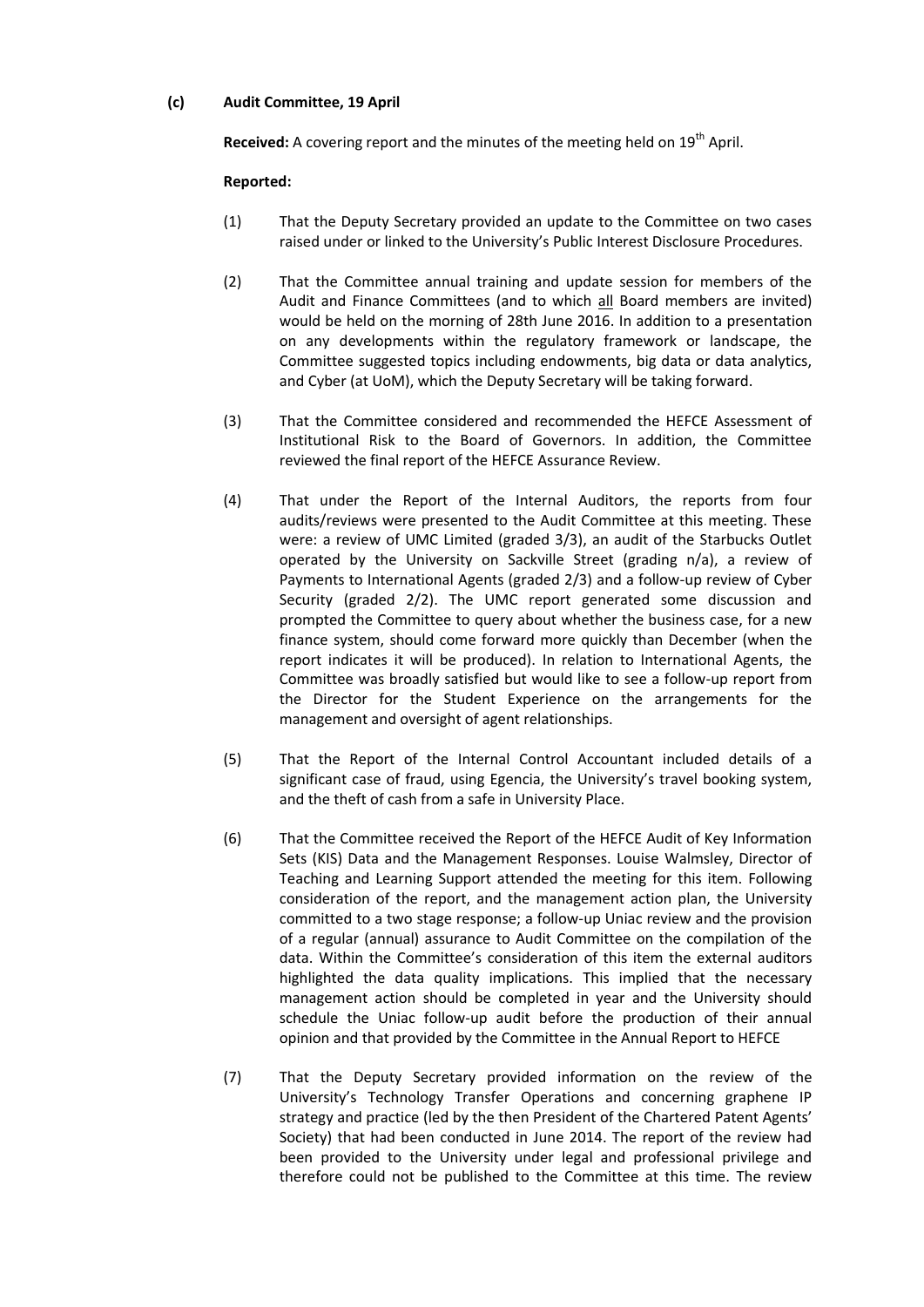endorsed University practices and its commercialisation arrangements and the decisions previously taken in respect of graphene.

- (8) That the Committee received a comprehensive report from the external auditors, E&Y on their approach to the audit of the financial statements to 31 July 2016. The Report outlined the key risks in the audit year. These included: Income Recognition, Management Override of Controls, and Accounting for Property, Plant and Equipment. The Report also provided comprehensive information on the additional risks identified by the auditors and included Accounting for Pension Obligations, the Research and Development Expenditure Credit (RDEC), which had been an area of prior focus in the previous year, Financial Reporting under the new SORP, Endowment, donation and investment income, and finally, Taxation. In particular, the Committee and Officers commented on the new SORP and how difficult this was likely to make interpretation of the financial statements, particularly in respect of underlying performance, and in assessing performance over time.
- (9) That Dr David Barker provided a short report on the operation of the University's risk management framework. By way of further information, the 2016 University risk register and map, were also provided, for information (and provided to the Board).

### **10. Report from the Senate**

#### **Received:**

- (1) A report on the business initiated at the meeting of Senate held on 20 April is provided
- (2) On reference from Senate, a proposal concerning the responsibilities of the University Promotions Committee
- (3) Information on Academic Promotions and Academic Appointments for the period July 2015 to December 2015 is provided within the Supplementary papers

- (1) That Senate received a summary of matters arising from the Grant Letter to HEFCE 2016 and the Chancellor's Budget Statement, a report from the recent planning and accountability conference, and an update on student numbers.
- (2) That the Vice-President (Teaching, Learning and Students) led a discussion on the new national model for quality assessment, as published by HEFCE last month, and the University's performance across a number of criteria that are likely to be included in the Teaching Excellence Framework. Senate also received updates on the Student Lifecycle Programme and the Manchester Advantage project; the latter has been commissioned to more clearly articulate what is distinctive about an undergraduate degree from the University of Manchester.
- (3) That the Vice-President (Research and Innovation) reported on Open Access in the post-2014 REF; the University's response to Lord Stern's review of the REF; the outcomes from the February 2016 Research Strategy awayday; the national allocation for science and research funding 2016 to 2020, the establishment of the Manchester Urban Institute; and the University's achievement in retaining the HR Excellence in Research Award.
- (4) That Senate approved minor changes to the Policy on the Ethical Involvement of Human Participants in Research and the Policy for Compliance with The Medicines for Human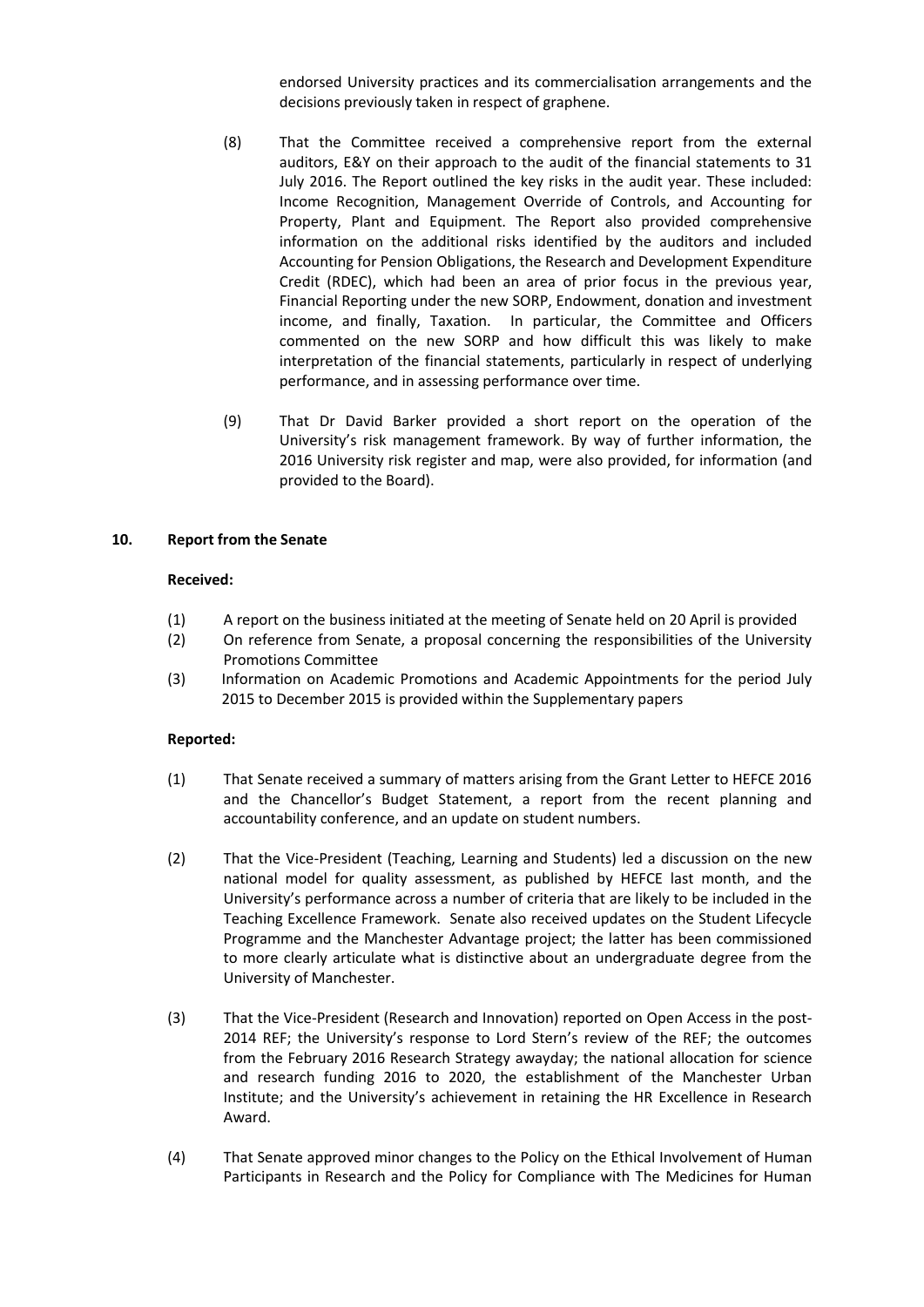Use (Clinical Trials) Regulations 2004 and Subsequent Amendments (Investigational Medical Products) and other Research.

- (5) That Senate approved, subject to final approval by the Board, a proposal to change the final approval stage for Academic Promotions, moving the University Promotions Committee's current responsibilities to the Faculty Promotions Committees and the Human Resources Sub Committee of the Planning and Resources Committee
- (6) That Senate endorsed changes to the membership of Senate for 2016-17 as a consequence of the changes to the Faculty structure.
- (7) That the Director of Estates and Facilities provided a presentation on current and future projects within the University's Estates Masterplan.

**Resolved:** That the Board of Governors approved the proposals concerning the transfer of the responsibilities of the University Promotions Committee.

### **11. Report from the Planning and Resources Committee**

**Received:** A summary of matters discussed at the meetings of the Committee held on 6 February, 8 March, and 12 April.

- (1) That during the period of this report, the Committee considered the draft management accounts as at the periods ended 31 December 2015, 31 January 2016 and 29 February 2016. It also received the rolling forecast outturn based on results to November 2015.
- (2) That the Committee received the Minutes from the Finance Sub-Committee meetings held on 8 December 2015, 12 January 2016, 9 February 2016 and 8 March 2016.
- (3) That at its meeting on 9 February 2016, the Committee agreed to endorse the tuition fees for 2017/18, as approved by Finance Sub-Committee at its meeting on 12 January 2016, for the following: minimum international tuition fees for students commencing a full-time programme in 2017/18; and minimum tuition fee for home full-time taught postgraduate students commencing their studies in 2017/18. It noted that there would not be a new non-standard tuition fees matrix every year but the expectation was that fees would increase by at least one matrix point annually and, if they were greater than £25,500, by two matrix points. The Committee endorsed the preliminary thoughts on Distance Learning, including the recommendation that all distance learning courses must make a contribution to the University's surplus, and also approved the tuition fee concession for asylum seekers.
- (4) That at its meeting on 9 February 2016, the Committee considered the Transparent Approach to Costing (TRAC) return 2014/15 which had been submitted to HEFCE on 29 January 2016 following its consideration by Finance Sub-Committee on 12 January 2016 and approval by Audit Committee on 26 January 2016.
- (5) That at its meeting on 9 February 2016, the Committee approved the budget of £500k for the University Language Centre in 2016/17. It also approved that the University Language Centre would become part of the Faculty of Humanities planning process and that the contribution targets for the Faculty of Humanities and the PSS would be adjusted accordingly.
- (6) That at its meeting on 8 March, the Committee agreed to approve the ring-fenced budget of £6,519,307 solely for the payment of educational advisers' (agent) commission in support of international recruitment in 2016/17 and that an internal review of agent commission should be conducted through the Internationalisation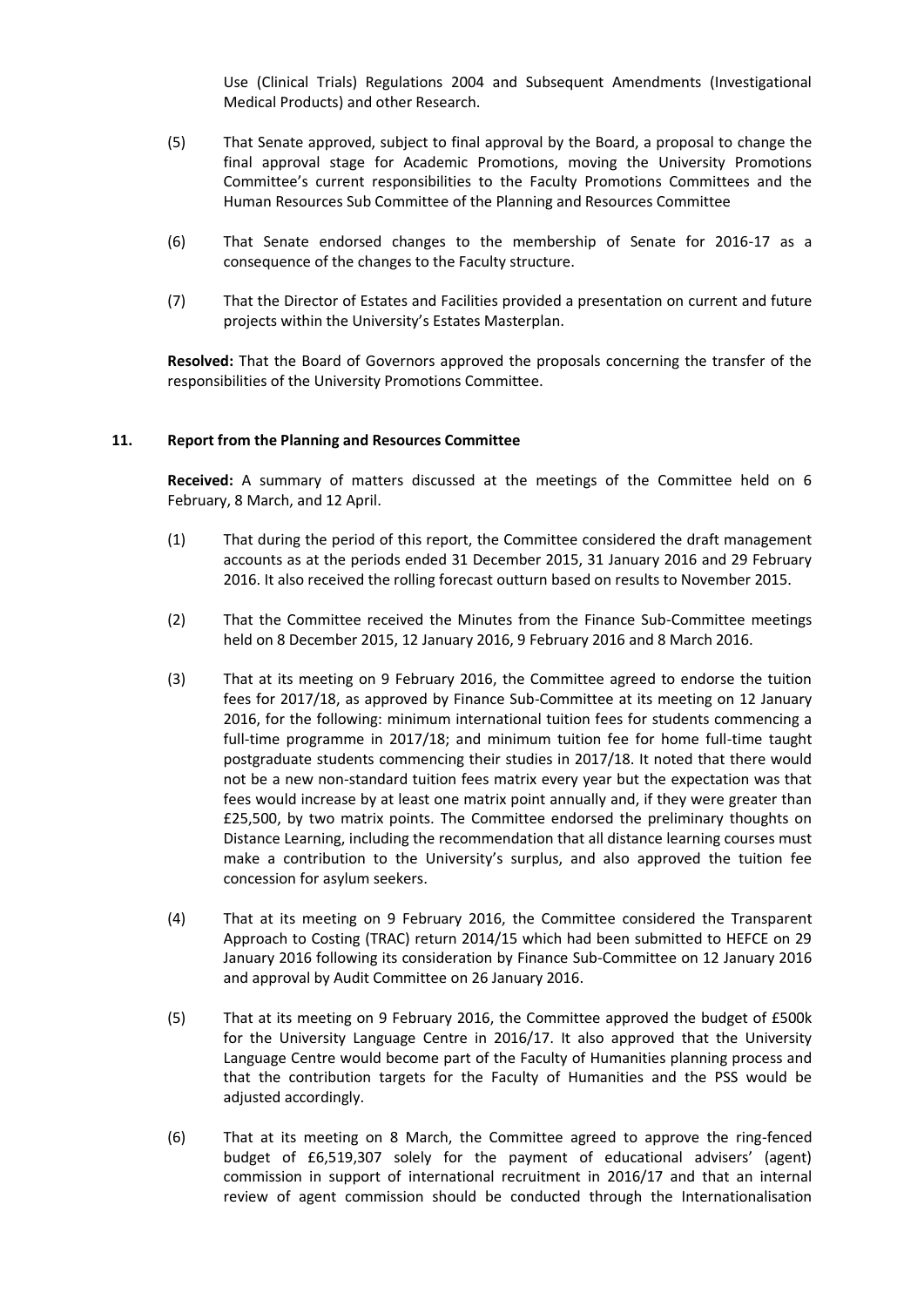Strategy Group. The Committee also approved a budget of £500,909 for the Equity and Merit, Fulbright and Marshall Programmes in 2016/17.

- (7) That at its meeting on 8 March, 2016, the Committee received the 2016/17 budget and 5 year plan guidance notes. At its meeting on 12 April 2016, the Committee considered a report prepared for Finance Sub-Committee providing benchmarking analysis for 2014/15 comparing the University's performance with Russell Group institutions, noting that the impact of RDEC claims on research income made comparison very difficult and the figures more volatile. At the same meeting the Committee considered the Students' Union block grant request for 2016/17 to 2018/19. It was supportive of the grant request for the next three years based on inflationary increases, but recognised that the Students' Union block grant would be agreed as part of the University's budget process.
- (8) That at its meeting on 9 February 2016, the Committee considered the final draft of the Stocktake Report 2014/15. It endorsed the final version, which incorporated a set of infographics, at its meeting on 8 March 2016, noting that the Report would be included in the papers for the Board of Governors' Planning and Accountability Conference on 15- 16 March 2016. Also at the meeting on 9 February 2016, the dates and timing for the 2016 APRs were confirmed and the Committee considered the guidance and templates for the Operational Priorities process for 2016/17 and approved the University Operational Priorities for 2016/17 as set out in Appendix 1. At its meeting on 8 March 2016, the Committee considered the interim reports on actions identified from the 2015 APR process for the four Faculties, the PSS and the University of Manchester Library, as well as mid-year updates on progress against the Operational Priorities 2015/16 identified by the four Faculties and the PSS.
- (9) That at its meeting on 9 February 2016, the Committee received an update on the number of student applications for recruitment in September 2016 and noted that the position for undergraduate entry was very similar to the same stage last year, whilst postgraduate taught student numbers looked positive with increases in Home and Overseas applications.
- (10) That at its meeting on 9 February 2016, the Committee considered and approved the Review of Student Marketing, Recruitment and Admissions. At the same meeting, the Committee also approved the External Stakeholder Survey Action Plan.
- (11) That at its meeting on 8 March 2016, the Committee considered research applications and awards by HESA category group for each Faculty for the six month period August 2015 to January 2016 compared to the six month period August 2014 to January 2015. It noted concern over the reduction in the level of awards whilst acknowledging that a number of peer group institution were reported to be in a similar position.
- (12) That at its meeting on 9 February 2016, the Committee received the University's submission to the Government's green paper, *Fulfilling our potential: Teaching excellence, social mobility and student choice* (6 November 2015).
- (13) That at its meeting on 9 February 2016, the Committee considered and approved the income and expenditure levels and milestone information for 2014/15 detailing the University's Access Agreement and HEFCE Student Opportunity funding expenditure and reporting on the final National Scholarship Programme allocation for submission to the Office for Fair Access (OFFA) and the Higher Education Funding Council for England (HEFCE). At its meeting on 12 April 2016, the Committee considered a paper setting out the context and making recommendations for the University's 2017/18 Access Agreement expenditure. At its meeting in February, the Committee had noted that there had been a higher than predicted expenditure (£1,674,976) on centrally funded scholarships/bursaries for under-represented groups in 2014/15, which would have implications for the 2017/18 Access Agreement, and that there was a need for greater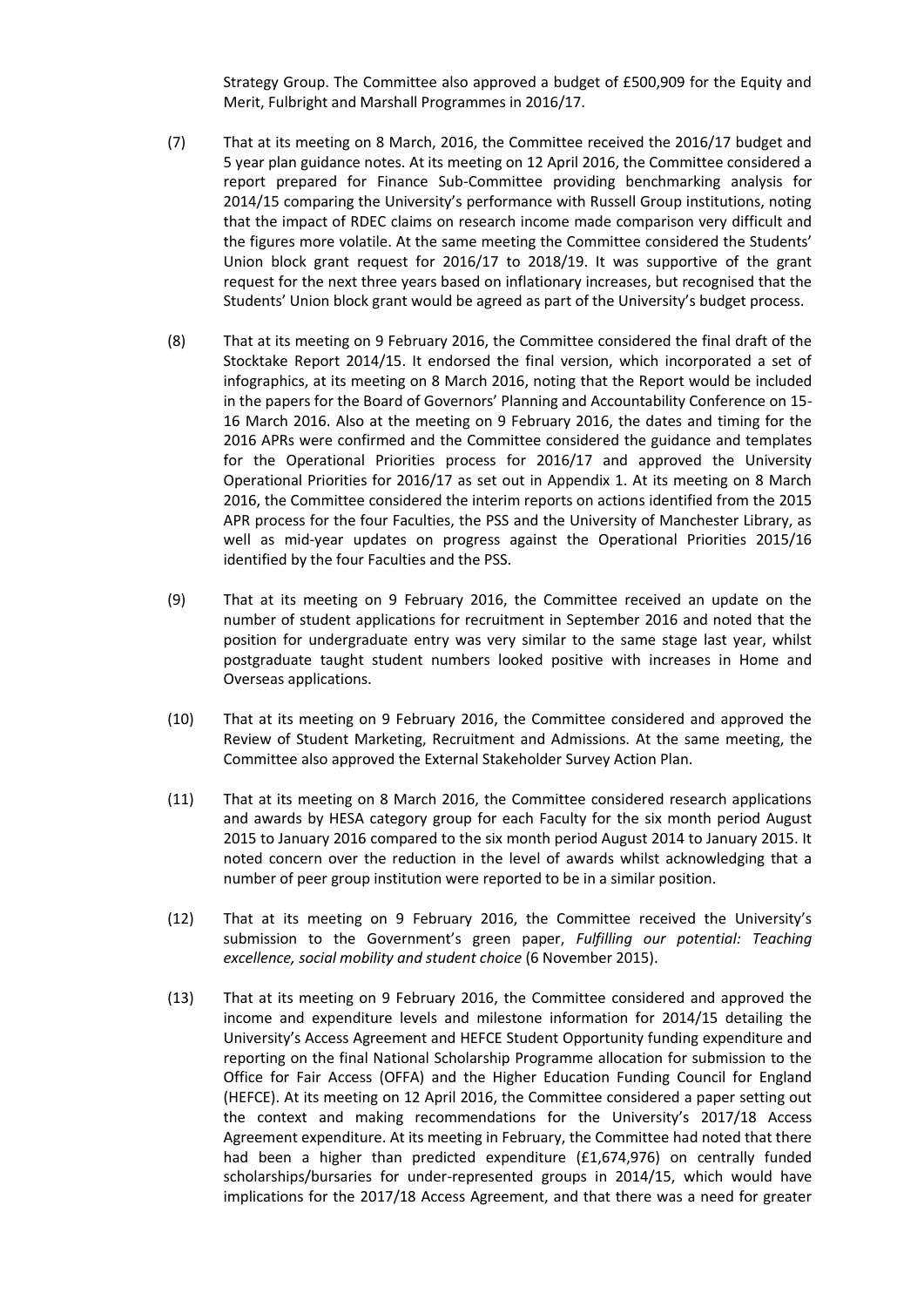certainty over future expenditure. In addition, there were a number of external policy and funding changes within which the 2017/18 Access Agreement was being developed. The Committee agreed reluctantly to the following, noting that the General Secretary of the Students' Union did not agree to the bursary reduction:

- the University's access activity expenditure should be increased by £350k from 2017/18;
- some of the student success expenditure already committed within the Access Agreement should be repurposed to mitigate any reduction to HEFCE student opportunity retention funding. This was in the context of HEFCE's plans to increase institutional funding to support disabled students;
- the University should adopt the bursary package proposed i.e. that the bursary award for the £0-£25,000 income threshold should be reduced from £2,500 p.a. to £2,000 p.a. and that the £1,000 award for the £25,000-£35,000 income threshold should be retained;
- bursary awards to students studying for a second degree (or equivalent level qualification (ELQ)) students from low-income backgrounds should continue, the process to be overseen by the Bursary Management Group.

It was agreed that these proposals would be kept under review. At the same meeting, the Committee considered a paper providing a summary of the 2016/17 Disabled Students' Allowance changes and the resource implications for the University. It was noted that the changes had been anticipated and relevant additional costs had been built into the Access Agreement.

- (14) That at its meeting on 9 February 2016, the Committee considered and approved the updated draft Contracts Governance Policy, including the Management of Major External Partnerships and The University of Manchester Contract Approval Processes and Limit. It noted that in relation to the IT Governance Framework, the Student Lifecycle Programme Board had been established, to be chaired by the Vice-President Teaching, Learning and Students, and that its role was to agree and direct the work of the three project streams (scoping the student lifecycle; the Student Information System Implementation Pilot for Blended and Distance Learning project; and eProg).
- (15) That at its meeting on 9 February 2016, the Committee considered the University of Manchester IT Strategy. The Committee agreed to approve the IT Strategy subject to some amendments noted in the meeting. Also at its meeting on 9 February 2016, the Committee received the Minutes of the meetings of the Change and IT Projects Sub-Committee held on 1 December 2015 and 12 January 2016. The Committee was updated on the situation regarding the Future IT Programme, specifically noting that the framework agreement proposal had been stopped on value-for-money grounds, and procurement under the Programme would follow the University's standard process. The IT Strategy Group was considering the prioritisation of projects, taking into account the current infrastructure and the challenge of future activities.
- (16) That during the period of this report, the Committee received the notes from the HR Sub-Committee meeting held on 17 November 2015, which included the report on the HR-related KPIs discussed as part of the annual performance review process, and from the meetings held on 2 February 2016 and 22 March 2016. At its meeting on 9 February 2016, the Committee was updated on the current situation regarding industrial relations. It noted that agreement had been reached on changes to the Redeployment Register and the revised policies and procedures would be forwarded, in due course, to HR Sub-Committee, PRC and the Board of Governors. The Committee also considered the Equality and Diversity Annual Report 2015 outlining progress against the five University equality objectives and setting out priorities for 2016 and recommended the Report to the Board of Governors for approval. It also received a paper outlining additional equality data and benchmarking information. At its meeting on 12 April 2016,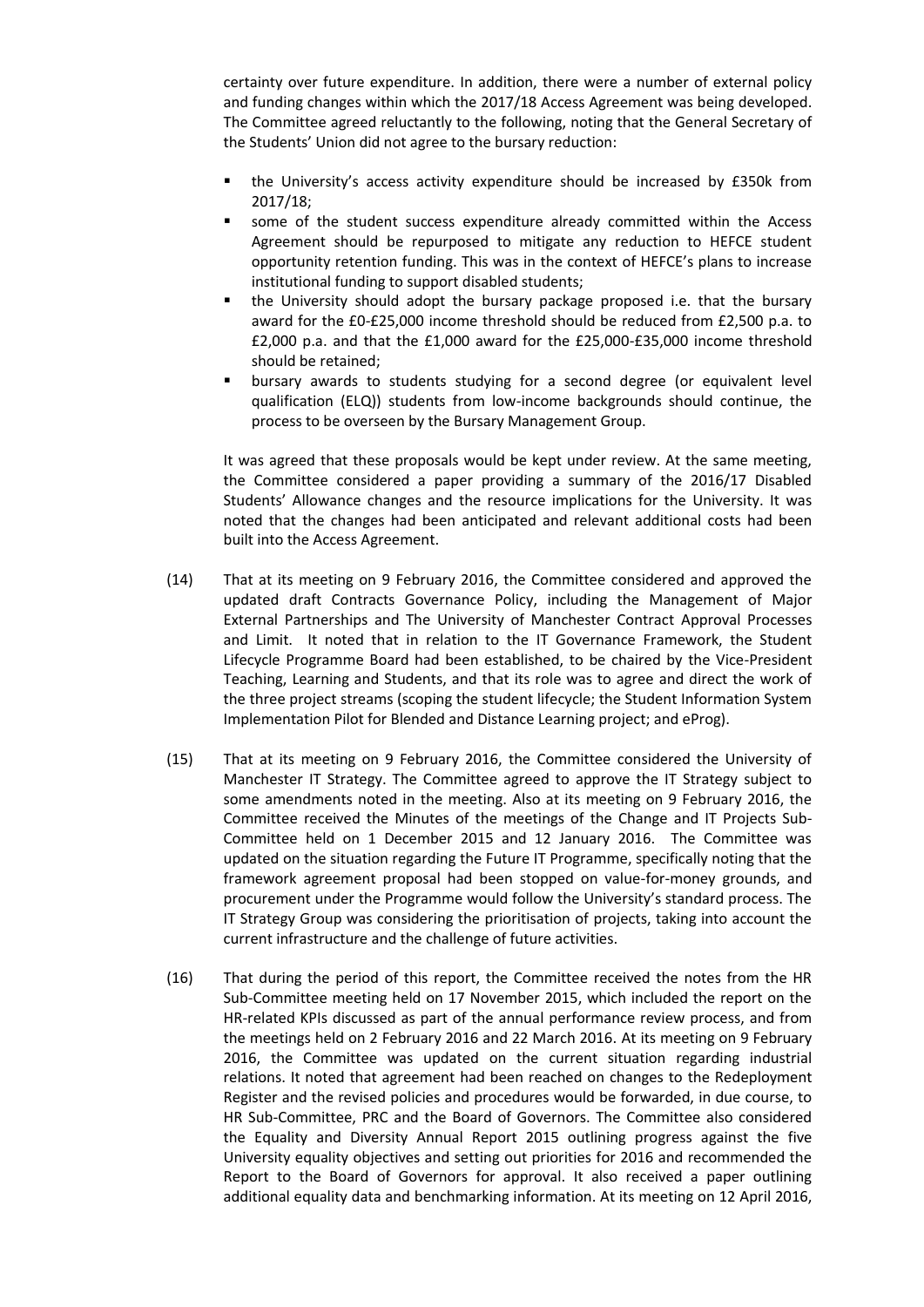the Committee approved the University of Manchester Equality Objectives 2016-2020. At its meetings on 8 March 2016 and 12 April 2016, the Committee was updated on consultation with the Trades Unions and work on the national pay negotiating round. At its meeting on 12 April 2016, the Committee considered a paper detailing the targeted voluntary severance scheme and agreed to recommend it to the Staffing Committee and the Board of Governors for approval.

- (17) That at its meeting on 9 February 2016, the Committee received the minutes from the meeting of the Risk and Emergency Management Group held on 13 January 2016. It also considered the University Risk Map and The University Risk Register as at December 2015 and recommended them to the Board of Governors for approval. At the same meeting, the Committee received the Prevent Preliminary self-assessment which had been submitted to HEFCE by 22 January 2016 following consultation, and noted that the HEFCE Assurance Review had taken place on 26 January 2016. At its meeting on 12 April 2016, the Committee noted that two amendments had been proposed to HEFCE in relation to the draft report received following the University's assurance review. HEFCE had notified the University that it had incorporated the changes and proposed that the report was now issued as final given there were no recommendations. At its meeting on 12 April 2016, the Committee considered the letter relating to HEFCE's annual assessment of institutional risk for The University of Manchester. It noted that The University of Manchester was 'not at higher risk' and that it was a requirement that the letter was formally submitted to the next meeting of the Board of Governors.
- (18) That at its meeting on 8 March 2016, the Committee considered the updated Acceptable Use Policy and agreed to recommend it to the Board of Governors for approval It noted that the existing Acceptable Use Policy and its associated Procedures had been reviewed as part of the Cyber Security Programme, and the Information Security Governance Group had recommended changes to the Policy, the most significant of which were the inclusion of statements which are required to fulfil the University's obligations under the Counter-Terrorism and Security Act (2015). The Committee also noted that, during the review, the Policy and associated procedures had been circulated for comment to various groups, including the Trade Union Negotiation Group, HR Sub-Committee and the Students' Union. At its meeting on 12 April 2016, the Committee considered the updated Information Security Policy and agreed to recommend it to the Board of Governors for approval. The most significant change was to require staff to undertake information security related training. The Committee noted that the Policy had been circulated for comment to various groups, including the HR Sub-Committee and the Students' Union. Procedures to support the Policy (e.g. responsibilities of staff, technical controls) were also being reviewed and would be issued for comment in due course.

**Resolved:** That, on recommendation from the Planning and Resources Committee, the revised Acceptable Use Policy, and a new Information Security Policy, were approved

# **12. Students' Union and University Relations Committee (UURC)**

**Received:** That the Board received a verbal report from the General Secretary of the Students' Union on the matters discussed at the meeting of the University-Students' Union Relations Committee held on 27 April 2016. This included references to the Student Charter, the Memorandum of Understanding between the University and the Union, and the revisions made to the Union's Safe Space Policy.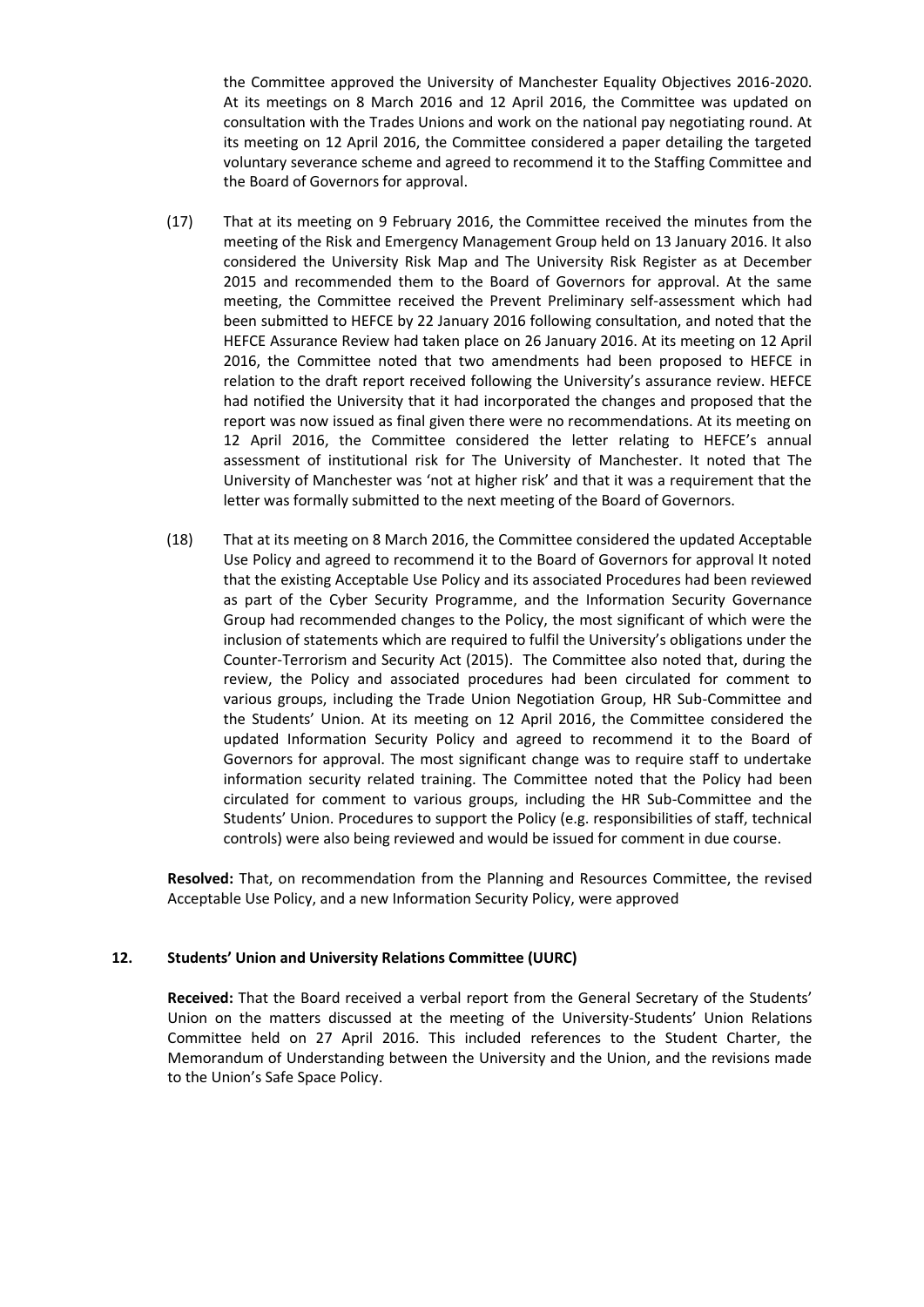# **13. Dates of meetings**

- (1) That members were asked to note the Annual Update and Training event for Finance and Audit Committee members and to which all Board members are invited, scheduled for the morning of 28 June 2016. Further details would follow.
- (2) That a Strategic Briefing would take place on Graphene and Commercialisation, at the NGI, at 4.00 pm on 10 June 2016.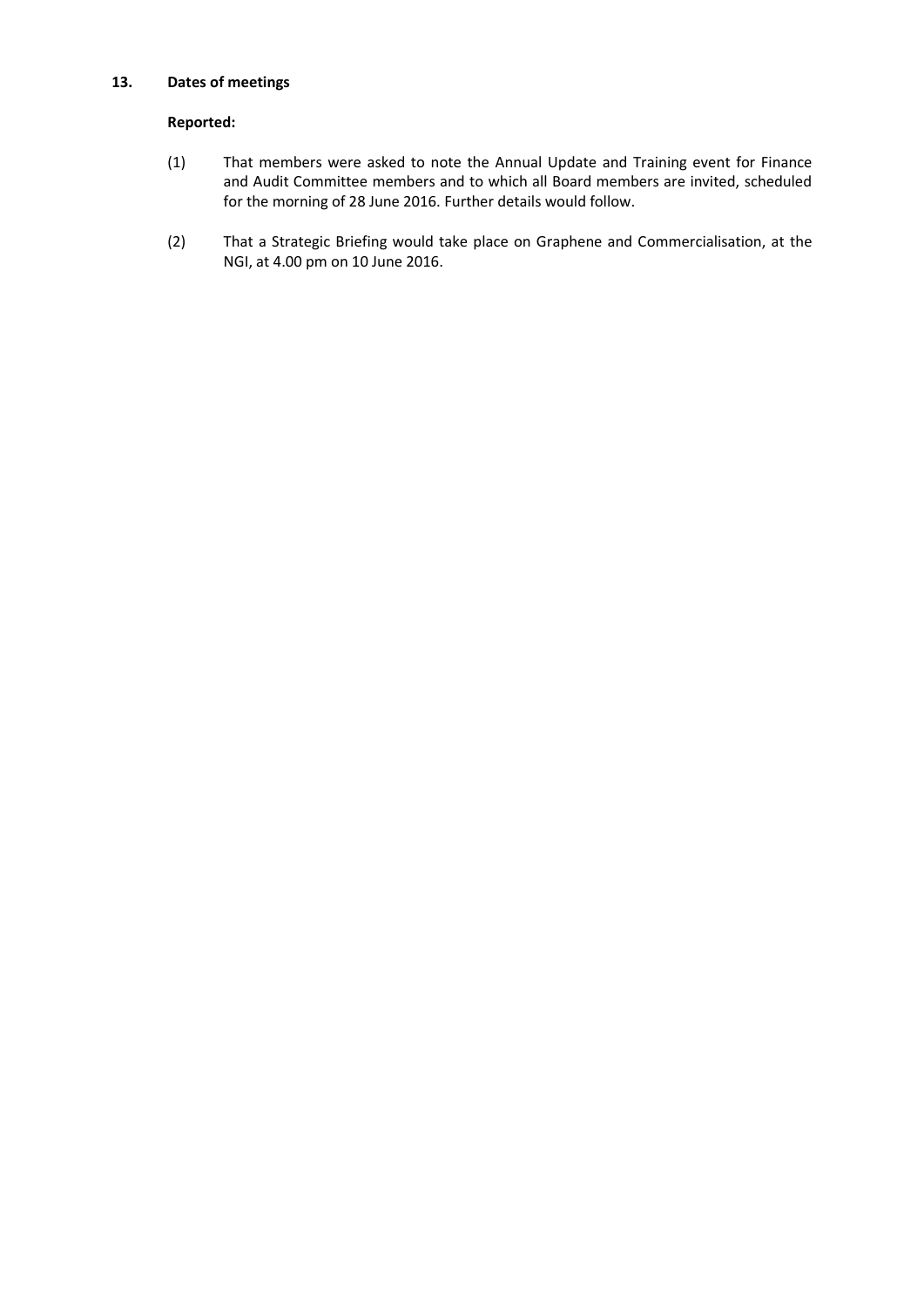### **Staffing Committee of the Board of Governors**

#### **Terms of reference and modus operandi**

### **1. Introduction**

The Staffing Committee is established by the Board under Ordinance XXIII to give full and proper consideration to any proposals duly notified to it by or on behalf of the President and Vice Chancellor to dismiss members of staff by reason of redundancy pursuant to Statute XIII Part II.

These are the terms of reference and modus operandi of the Staffing Committee. They have been approved by the Board and have been consulted upon with UCU, Unison and Unite, being the recognised campus trade unions.

#### **2. Membership**

The Staffing Committee must be made up of three lay members of the Board and two members of the Board from Categories 3 or 4 of the membership, selected according to the circumstances of the particular case or cases under consideration from a panel of at least five such members.

All members of the Board from Categories 3 and 4 will be deemed to be the panel from which the non-lay members of the Staffing Committee can be selected. Two members from Categories 3 and 4 will normally be appointed annually to the Staffing Committee. These members will be supported by substitute members, drawn from the remaining membership of both categories. This is required to ensure that meetings can proceed in the event of the absence of an appointed member of Category 3 or 4. In selecting a substitute, the Committee will endeavour to ensure a balance of representation between Categories 3 and 4.

Three lay members of the Staffing Committee (the "Core lay members") will normally be appointed annually. One of the Core lay members will be designated by the Board as Chair of the Staffing Committee. In addition three lay members of the Board will be appointed annually to act as substitute members of the Staffing Committee. These lay members may attend Staffing Committee meetings where one or more of the Core members is unavailable to do so and act in all respects as Core members for the purposes of that meeting and any associated actions.

#### **3. Support**

The Staffing Committee will be supported in an advisory capacity by a member of the Office of the General Counsel of the University. The University will also provide administrative support in the form of a secretary. Minutes will be produced of each meeting.

### **4. Meetings**

The Staffing Committee will meet on two occasions each year. If deemed necessary, additional meetings will be organised.

In order for meetings of the Staffing Committee to be quorate, at least 2 lay member[s] must always be present, subject to a minimum total number of 4 members being present.

With the prior agreement of the Chair of the Staffing Committee, a member of the Staffing Committee may join the meeting by telephone.

The Deputy President and Deputy Vice-Chancellor is authorised to deputise for the presentation of the Report of the President and Vice-Chancellor at any meeting of the Staffing Committee.